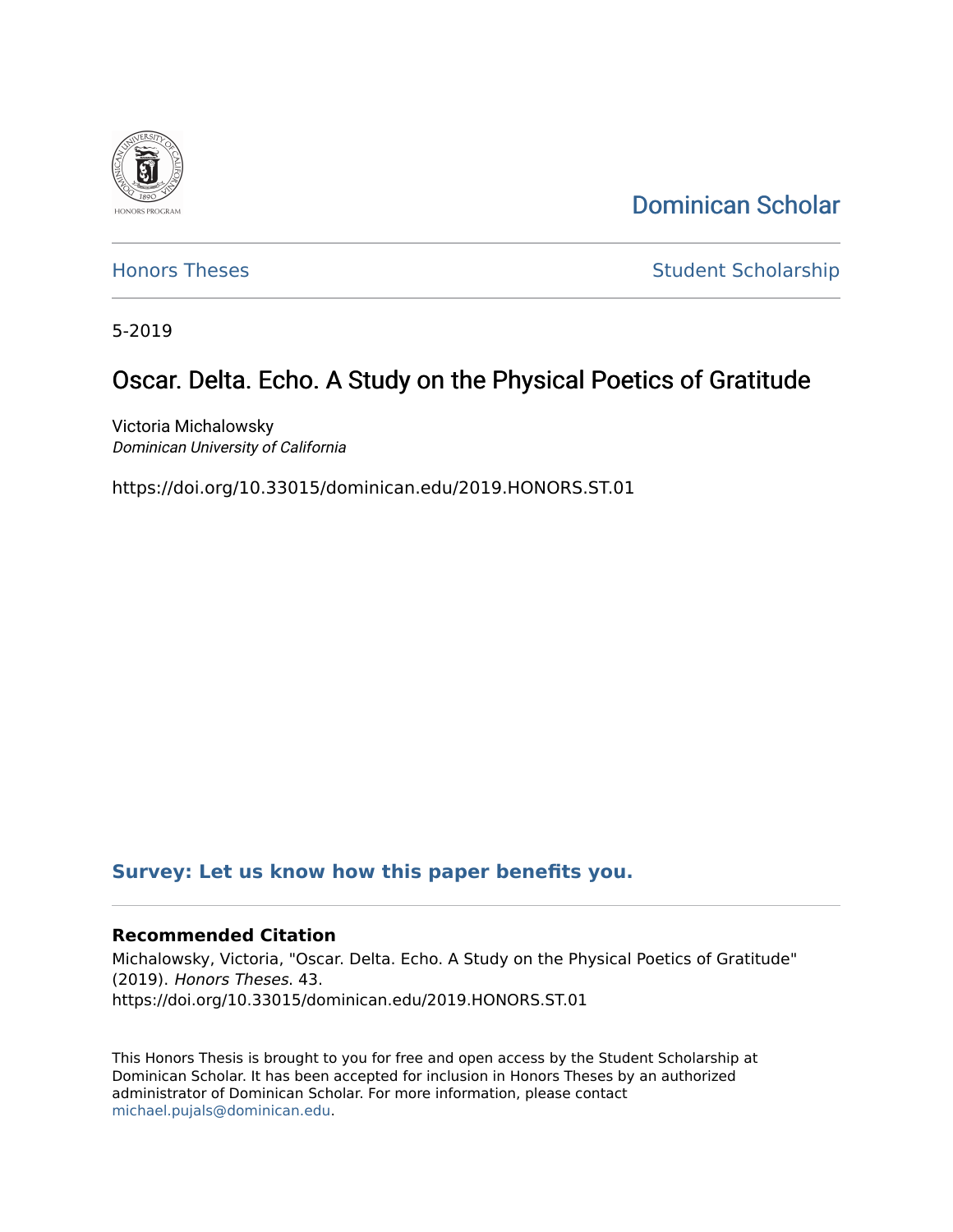# **Oscar. Delta. Echo. A Study on the Physical Poetics of Gratitude**

# **Abstract**

This document chronicles my choreographic process during my final year at Dominican University of California. It explores how loss can be understood through the embodied experience and expression of gratitude. The arc of relationships, through the process of introductions, intimacy, and absence, is communicated as a tender ode, expressed both in words and in dance.

The primary source comes from the finished dance and the choreographic process itself. The themes also draw inspiration from the works of Oscar Wilde, John O'Donohue, and Kimerer LaMothe as well as the poetry of David Whyte, Mary Oliver, and Jane Hirschfield. Through this process, corresponding ideas about language, impermanence, and resilience naturally became integrated into this thesis, so that gratitude becomes deeply intertwined with feelings of loss and absence.

Following the three stanzas of a Pindaric ode, the thesis unfolds in three sections that correspond with the strophe, antistrophe, and epode. The first section, "Oscar," introduces the people. "Delta," relating to change, conveys how these people impact our lives and change the shape of our worlds, both when they come in to our lives and when they leave. The last section, "Echo," shows that these changes continue to resonate long after the individuals have changed, dispersed, or disappeared. In physical and introspective reflection, both the finished dance and the written thesis connect these three sections through the underlying theme of gratitude. Paying tribute to those no longer present provides a way to transform loss into profound expressions of gratitude.

# **Document Type**

Honors Thesis

**Degree Name**  Bachelor of Fine Arts

**Department**  Music, Dance and Performing Arts

**First Reader**  Thomas Burke, MFA

**Second Reader**  Gay Lynch, PhD

**Keywords**  Dance, Choreography, Movement, Gratitude

**Subject Categories**  Dance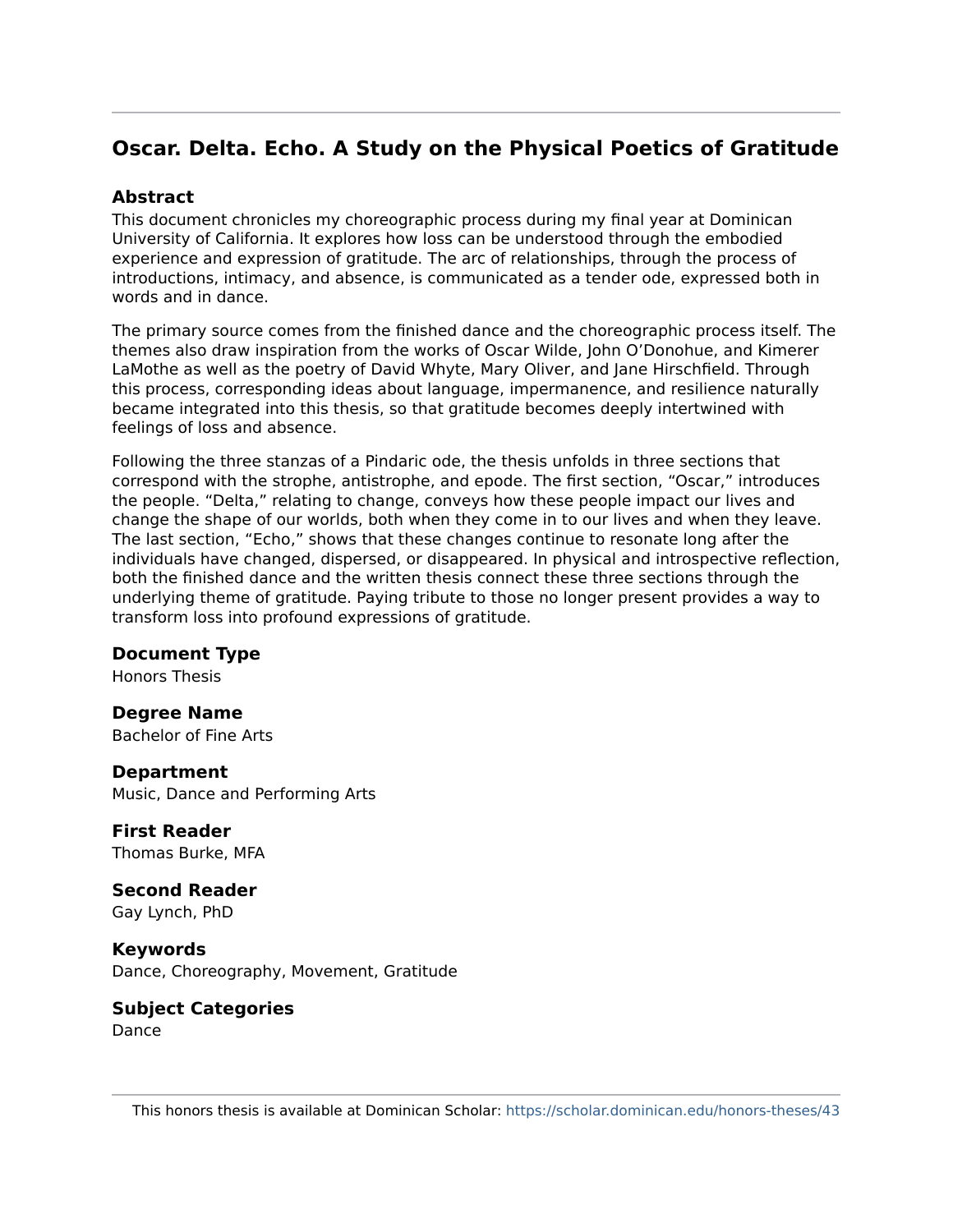Oscar. Delta. Echo.

# A Study on the Physical Poetics of Gratitude

# Victoria Michalowsky

Submitted in partial fulfillment of the requirements of the

Department of Dance and Honors Program

Dominican University of California

# 2019

| First Reader: Professor Thomas Burke, MFA | Department: Social and Cultural Studies  |
|-------------------------------------------|------------------------------------------|
| Second Reader: Gay Lynch, Ph.D.           | Department: Religion and Philosophy      |
| Honors Director: Lynn Sondag, BFA, MFA    | Department: Art, Art History, and Design |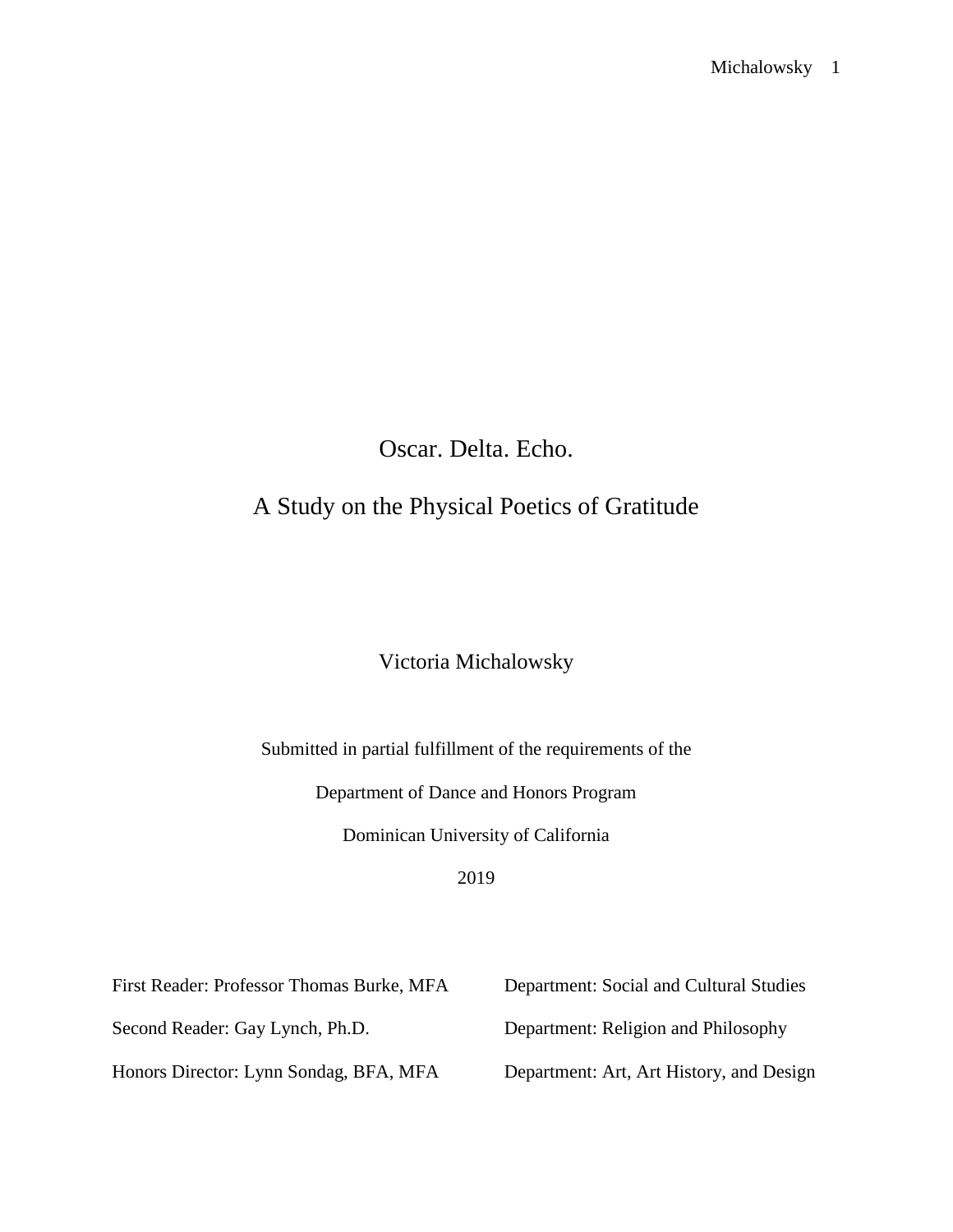#### Abstract

This document chronicles my choreographic process during my final year at Dominican University of California. It explores how loss can be understood through the embodied experience and expression of gratitude. The arc of relationships, through the process of introductions, intimacy, and absence, is communicated as a tender ode, expressed both in words and in dance.

The primary source comes from the finished dance and the choreographic process itself. The themes also draw inspiration from the works of Oscar Wilde, John O'Donohue, and Kimerer LaMothe as well as the poetry of David Whyte, Mary Oliver, and Jane Hirschfield. Through this process, corresponding ideas about language, impermanence, and resilience naturally became integrated into this thesis, so that gratitude becomes deeply intertwined with feelings of loss and absence.

Following the three stanzas of a Pindaric ode, the thesis unfolds in three sections that correspond with the strophe, antistrophe, and epode. The first section, "Oscar," introduces the people. "Delta," relating to change, conveys how these people impact our lives and change the shape of our worlds, both when they come in to our lives and when they leave. The last section, "Echo," shows that these changes continue to resonate long after the individuals have changed, dispersed, or disappeared. In physical and introspective reflection, both the finished dance and the written thesis connect these three sections through the underlying theme of gratitude. Paying tribute to those no longer present provides a way to transform loss into profound expressions of gratitude.

Before reading on, watch the corresponding choreographic work that inspired this thesis: https://vimeo.com/327397561/b88d1fbf4c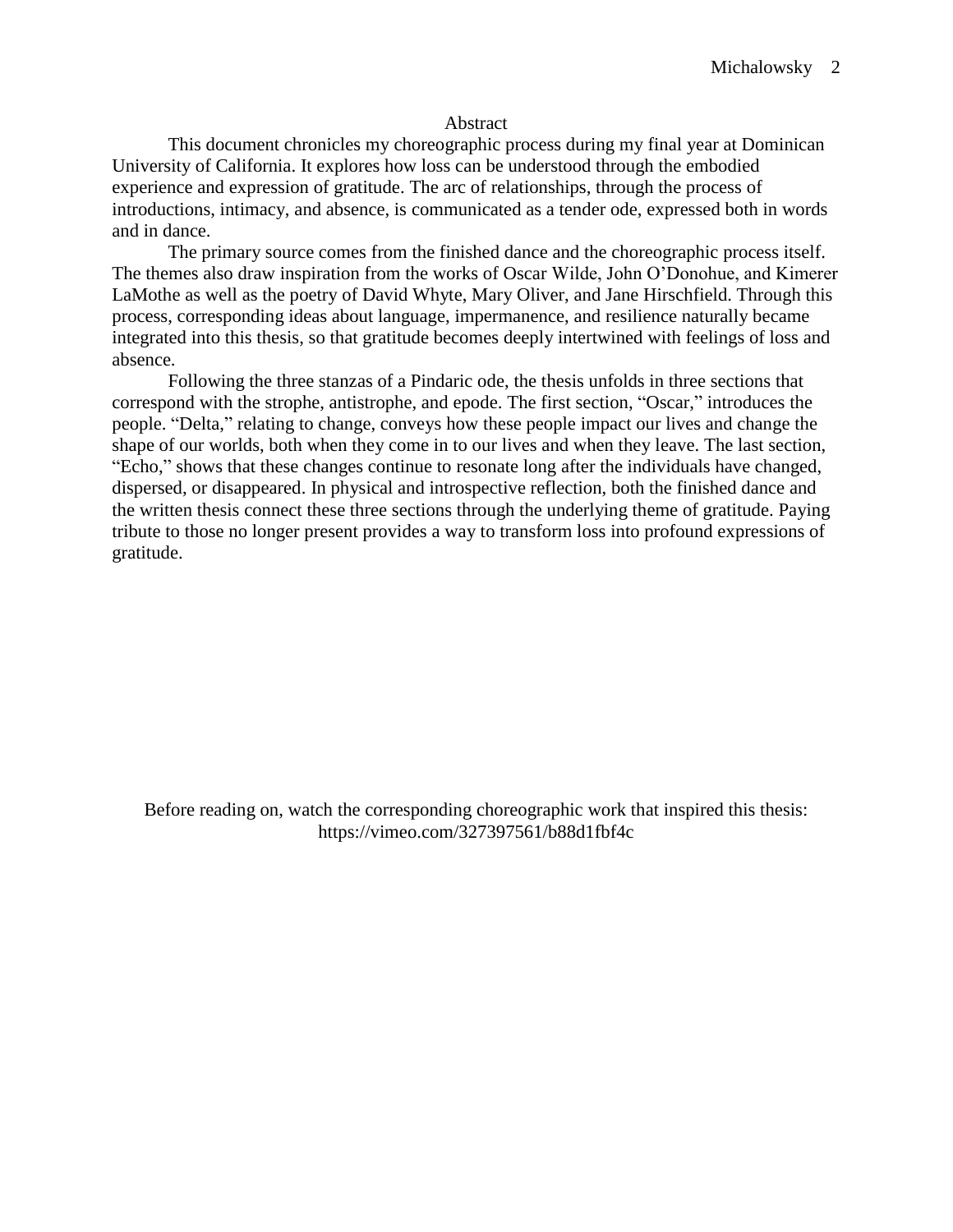# Table of Contents

| Introduction                                            | 4                |
|---------------------------------------------------------|------------------|
| A Note to the Reader                                    | $\boldsymbol{4}$ |
| Prologue to the Choreographic Process                   | $\overline{4}$   |
| A Note on the Aviation Alphabet                         | $\boldsymbol{4}$ |
| An Ode to Paper Planes                                  | 5                |
| 0de                                                     | 7                |
| 0.                                                      | 9                |
| The First Ode: Gratitude for Summer                     | 9                |
| Oscar                                                   | 10               |
| Expressions of Identity in the Choreographic Process    | 11               |
| A Note on Language and Communication                    | 13               |
| D.                                                      | 16               |
| The Second Ode: Gratitude for Fall                      | 16               |
| Delta                                                   | 16               |
| Expressions of Change in the Choreographic Process      | 18               |
| A Note on Loss and Impermanence                         | 22               |
| E.                                                      | 25               |
| The Third Ode: Gratitude for Spring                     | 25               |
| Echo                                                    | 26               |
| Expressions of Continuance in the Choreographic Process | 27               |
| A Note on Resilience and Healing                        | 30               |
| And the Ellipsis                                        | 34               |
| A Note on the End of the Choreographic Process          | 35               |
| A Story about Grace and Gratitude                       | 37               |
| Works Cited                                             | 40               |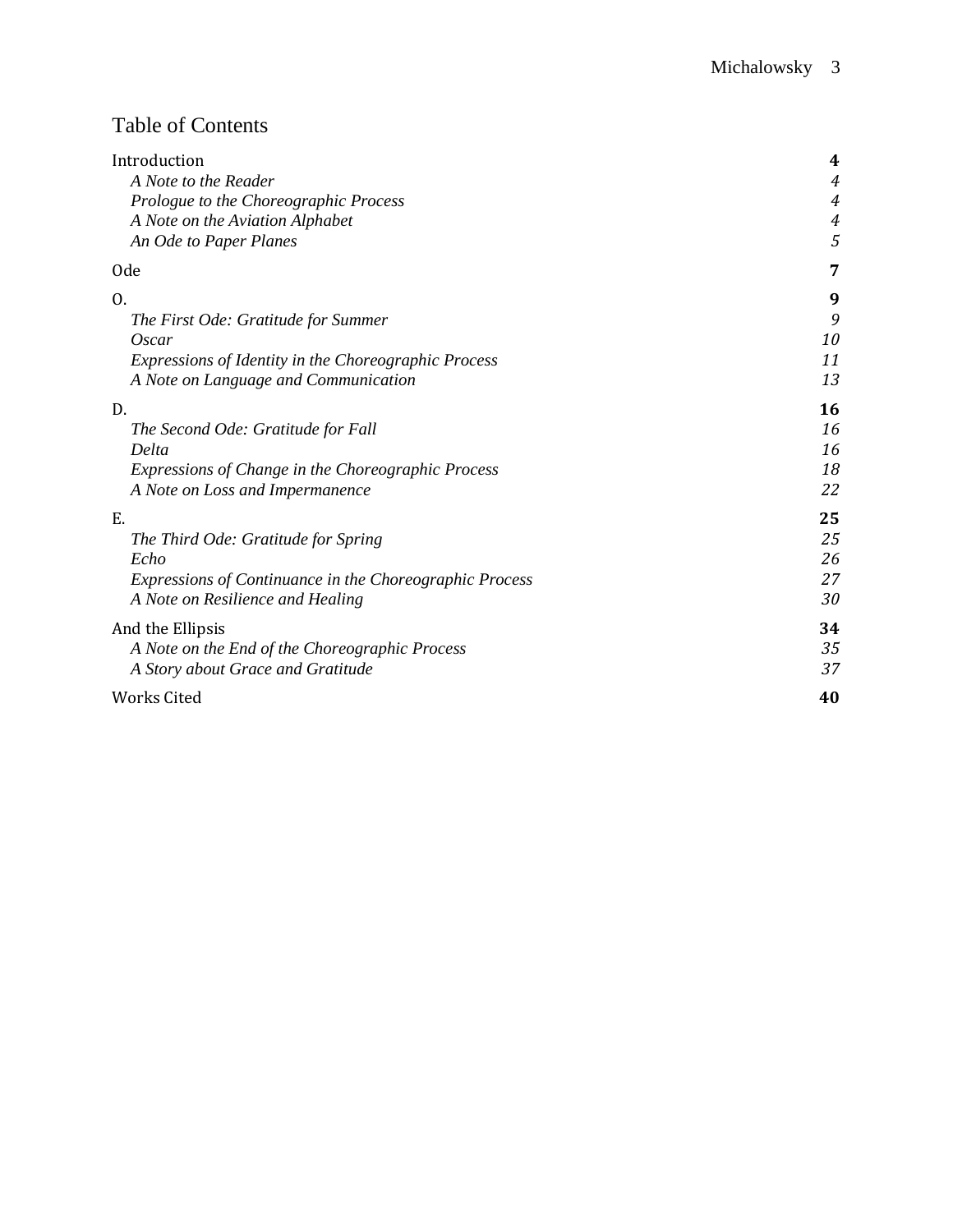# Introduction

# A Note to the Reader

If I had dedicated this work to anyone, it would have been to you, but as you begin reading, you will instead find that the thesis itself is written as a dedication. For you, these words have been written. Without you, the stories spilling from this project would have remained unexpressed, clumsily lost and forgotten. Because of you, these stories found their voice, echoing ideas that are at once as universal and as intimate as a heartbeat. In light of its origins and influences, this work chronicles a chapter of my life and occupies a large part of my heart. As you continue reading, if you continue reading, I hope some of these words resonate with you.

# Prologue to the Choreographic Process

The idea of this thesis originated more than a year ago and over ten thousand miles away. The concept of gratitude, shaped by an ode, began there. It started as a poem and grew into a piece of choreography with the collaboration of my cast and a corresponding thesis. With five dancers and the seed of an idea, the process took flight.

## A Note on the Aviation Alphabet

In the aviation alphabet, also known as the phonetic alphabetic, each letter corresponds to a specific word. For example, the letter 'O' is 'Oscar' and so on. One encounters this alphabet in international military communications, as well as in travel, where airport announcements and airline pilots favor the clarity of its communication. Like Morse Code, it is a way to convey information while only representing, and not directly conveying, the source information itself.

The aviation alphabet was first developed in the mid-twentieth century for the clarity of communication. This alphabet is applied in my thesis as a way to communicate symbols of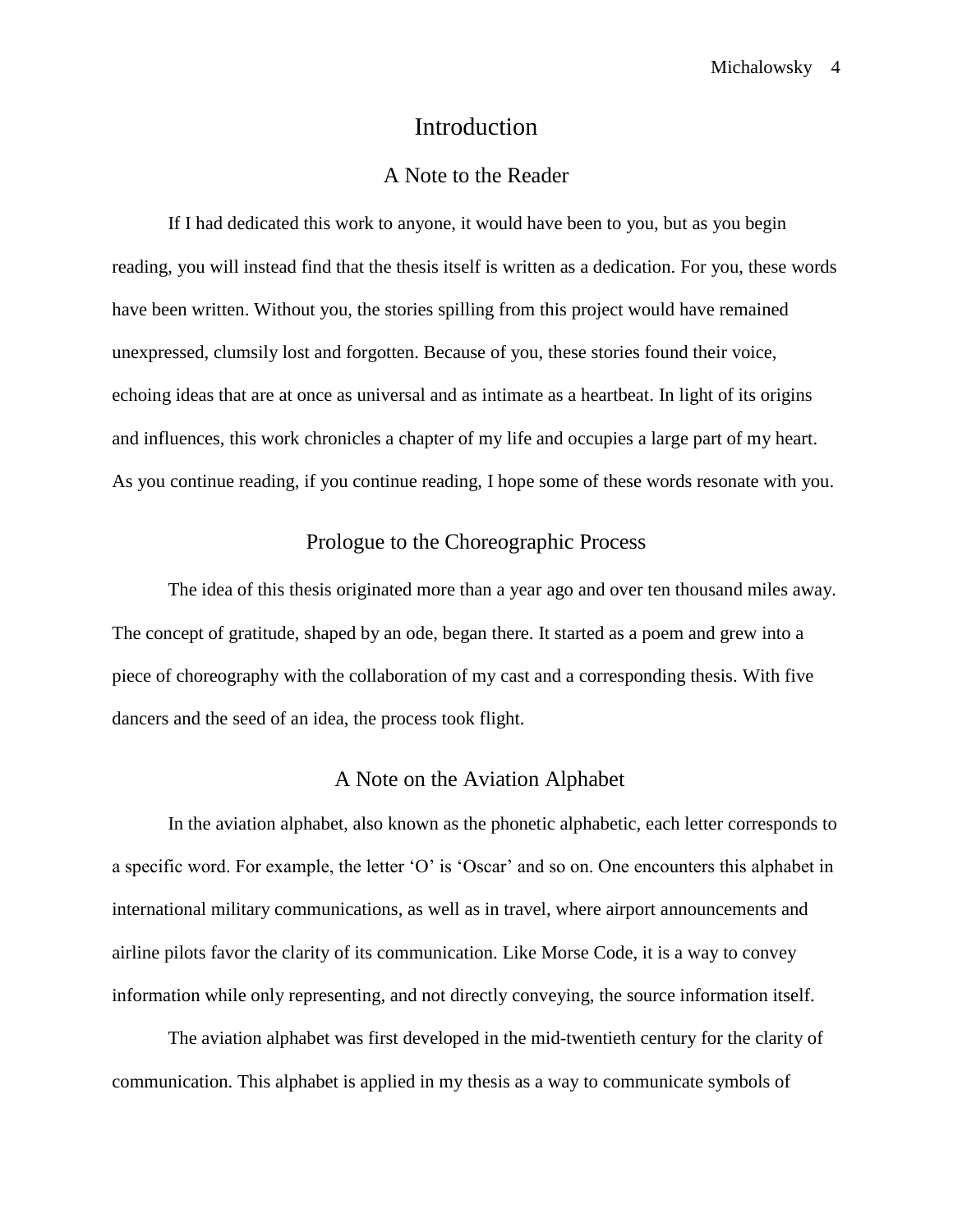flight: from paper planes to the wings of a swan, flight can represent forward motion, both supported and free, carrying the echo of the past into the trajectory of the future. With reference to the ways in which people travel in and out of our lives and reflecting how journeys become weightless when supported by something not immediately apparent, flight adds useful imagery to the ideas of loss embedded within this thesis.

Paper planes, in particular, carry particular meaning because of their appearance, like a motif, throughout my life. They suggest whimsy and the memories of childhood when, in early 2000, my father taught me how to fold a paper plane. From those moments shared with him, I learned that, in the flight of a paper plane, freedom comes from letting go and the object is almost always ultimately lost.

Flight celebrates both the path one has taken as well as the skybound direction ahead. An ode to paper planes initiated the journey that led me to where I am today: at school, studying and dancing. The following is an excerpt from my college application: it is a personal statement that applies as much today as it did when I wrote it four years ago, yet it also folds in the many stories of change that have occurred since. Including the Ode to Paper Planes as part of this project serves to document an element of the journey that ultimately culminated in this thesis.

#### An Ode to Paper Planes

1. A blank foolscap piece of paper.

Something magical, a moment of beautiful whimsy, occurs when a plain piece of paper transforms into a paper plane. Childhood memories unfold in each fold of paper.

2. The first fold: the exactitude and confidence with which the paper is folded in half evokes a certain amount of expectancy; the hope for what will be, or what can be, created from the simplest materials and smallest actions.

The first time I flew in a real plane, he took me to New Zealand. I was not even a year old. What I enjoyed even more than flying in a plane was the feeling of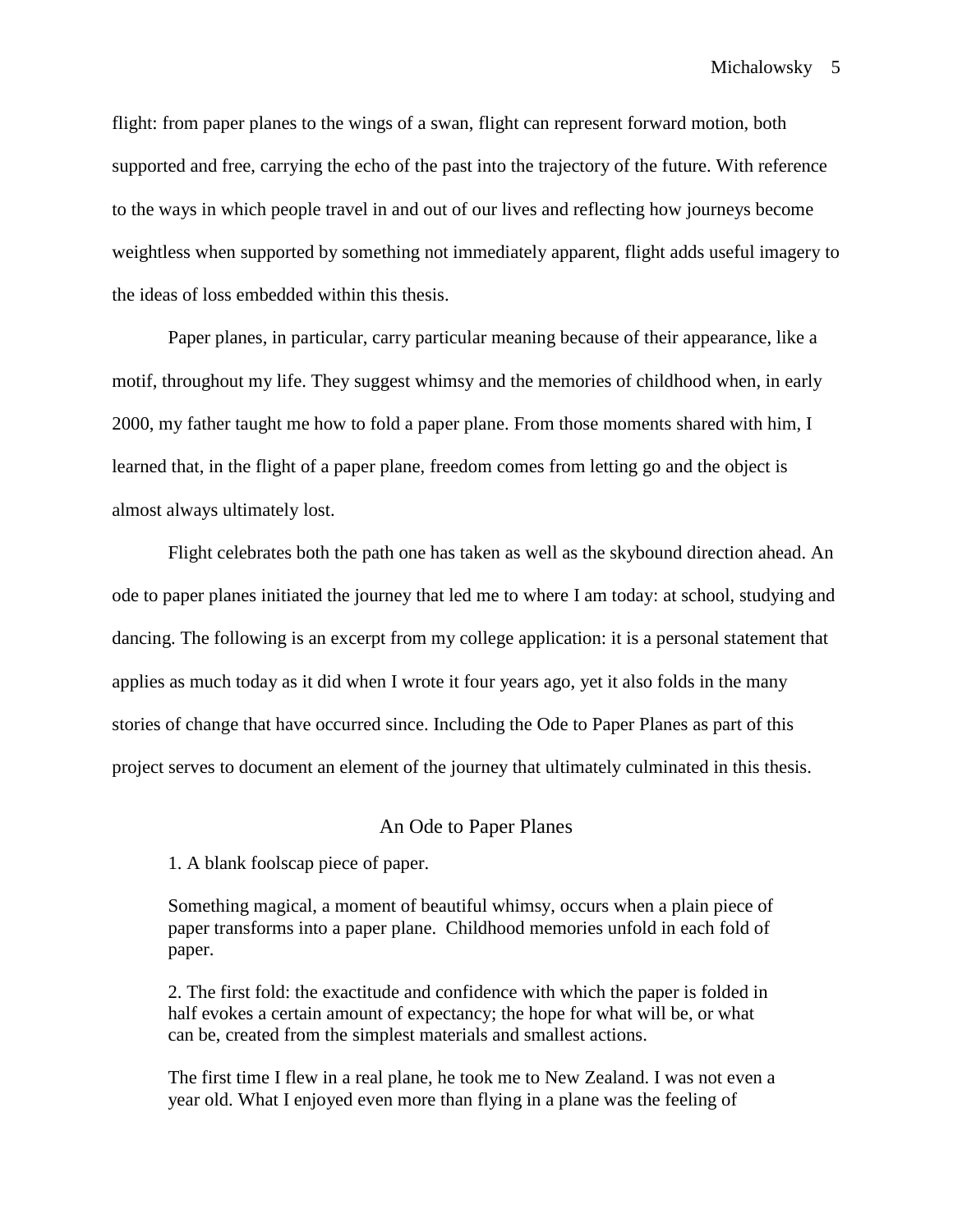flight and freedom as he would push me on the swing in our backyard. Though I had barely grown old enough to run, I rocketed through the trees with his hands propelling me forward as the wind rushed past me.

3. After the first fold, the corners come together, united along the center crease.

As a child, I remember him teaching me how to press the side of my thumb along the edge of a piece of paper to create and reinforce a firm and accurate fold. With the logic and intellect of an engineer and with the caring patience of a friend, he sat me on his lap as he taught me the order of the folds.

4. To make the wings, the edges of the paper are folded down with care and precision so as not to create any unnecessary bows or imbalances that could hinder flight.

Ladybirds flew through the air as a box of ashes was rested in the earth. One tiny ladybird landed on the floral sleeve of my dress, its two identical wings joining in symmetry along its back. I, a little girl who had not yet seen her fourth birthday at the time, was enchanted by the creature. Though I wanted to hold it, to catch it and keep it, I simply watched it bustle between the folds of fabric before its delicately shaped wings lifted in a flutter of red and black, and it flew off with thoughtless freedom.

5. After every fold has been made, the paper has transformed into a miniature weightless plane, ready to fly out of its maker's hand.

Memories of flying and folds of paper and family soar though my mind as, with the slightest release of my thumb and forefinger, the makeshift aircraft leaves my grasp and takes flight, gliding along the surface of my breath. I do not really remember who he was, but my thumb and forefinger still remember everything he taught me and I will never forget the importance to take care when making wings. Now freed from the two dimensional confines of paper, the plane catches air as if its flight were the whisper of a wish.

#### 6. A paper plane.

The power in each fold of the airplane imprints memories in the paper, propelling it forward. From the hands that created it, it soars like a child on a swing. I am on the back of those paper wings and the journey is evermore exciting than my first flight because this plane hasn't landed yet.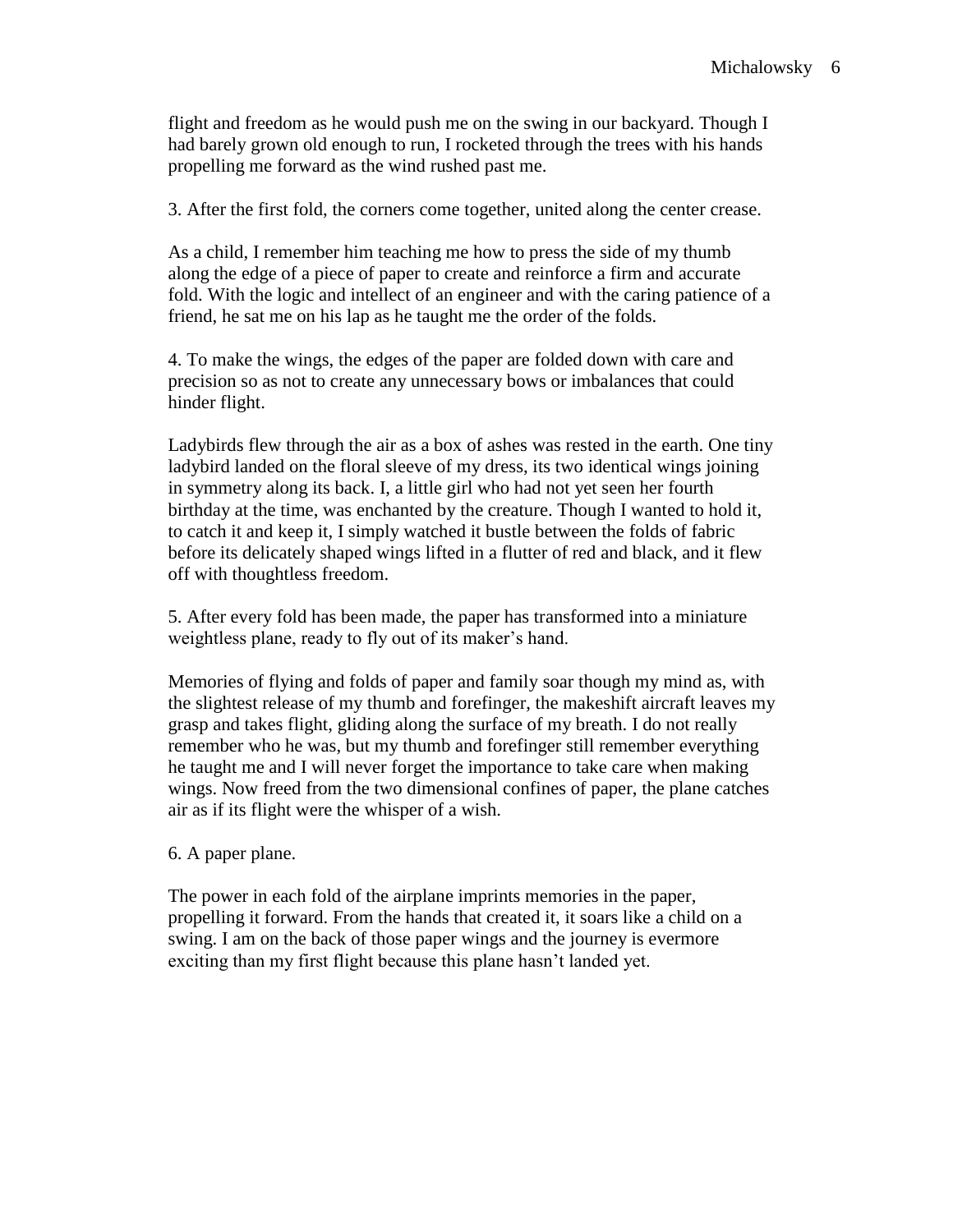#### Ode

"Pindaric, in Poetry, an Ode form'd in Imitation of the manner of Pindar…The Pindaric Manner is distinguish'd by the Boldness and Height of the Flights, the Suddenness and Surprizingness of the Transitions, and the seeming Irregularity, Wildness, and Enthusiasm of the whole" (Chambers).

An ode is both a shout of celebration and a tender whisper of thanks. This ode, danced and accompanied by a tangential thesis, is an explicit exhibition of gratitude, in tribute to the dancers and to those who have influenced our movement.

The ode is simple in structure and sound, yet it also carries a weight that appreciates individual voices. As a reader or an audience member, receiving a message becomes a choice of interpretation: appreciate or appreciate, two verbs, as in increase or as in value. Or both.

Through modern use, the meaning of the ode evolves to apply to any lyrical poem, most often in its celebration of a subject. In historic literature, an ode was a structured poem made to be sung. In this case, it is a collective story made to be danced. In poetry, the ode traditionally consists of three parts that provide a structure for the song and chorus: the strophe, antistrophe, and epode. Its structure is attributed to many ancient poets including Horatio, Archilocus and, most notably, Pindar, who, to this day, is remembered through Pindaric form.

Using the tripartite structure creates unique possibilities when applied to an essay. The conceptual division into thirds also superimposes itself into the choreography. This structure separates ideas into sections to be conveyed to the audience. Conveniently, or coincidentally, the word "ode" itself contains three letters. The division of three, with the respective stanzas and alphabetical characters, offers an expedient outline around which this thesis will take shape. As a reader and as a dancer the expression of words and meanings becomes the play between physical shapes and abstractions. Each letter becomes a metaphor.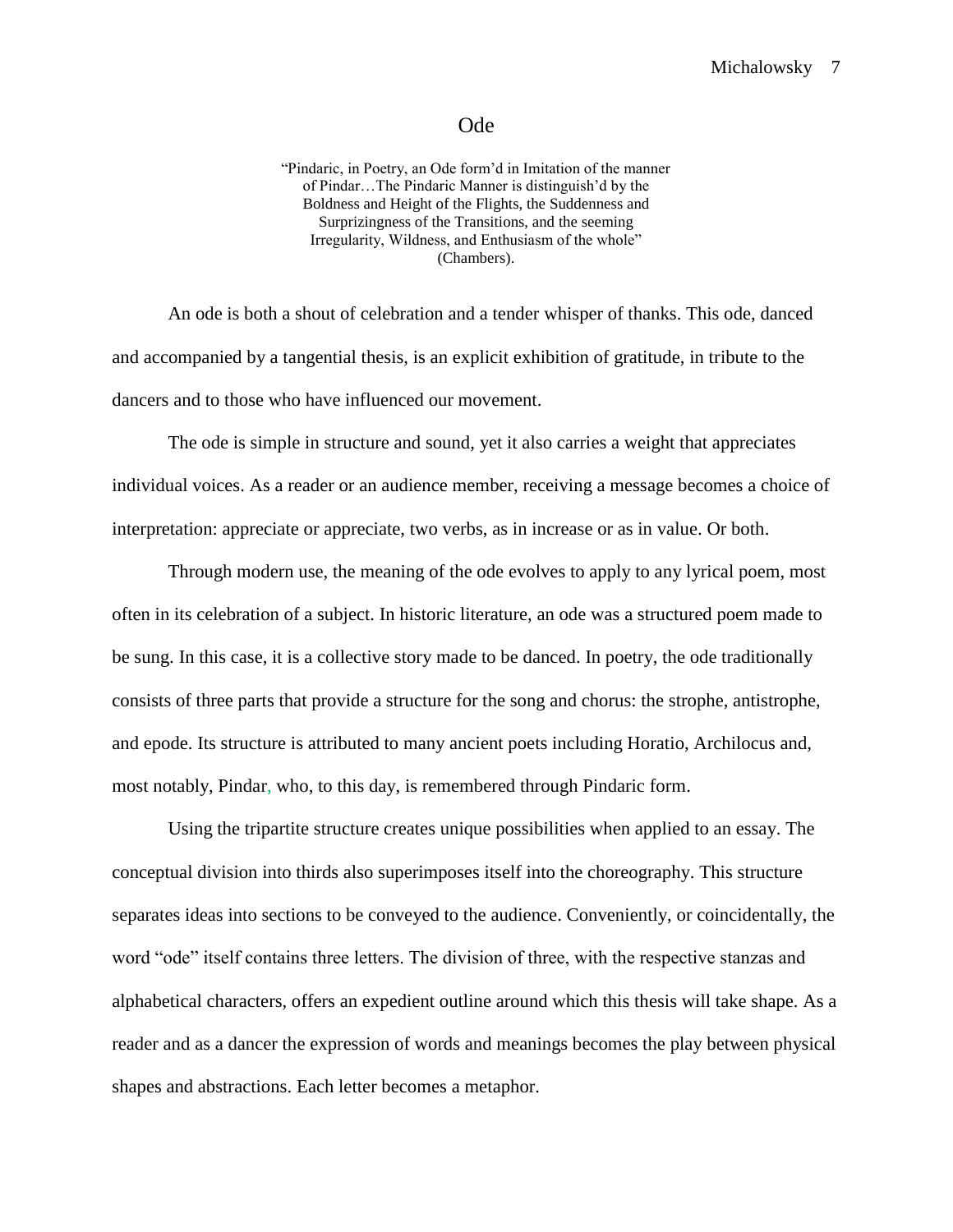The letter O, representing the first stanza or opening strophe, stands for the section titled Oscar. In the first weeks of the choreographic process and in the first section of the finished piece, I explore the introduction of personal expression. Through the stories we tell, different forms of communication offer new ways to connect with others and express ourselves.

D, standing for Delta, expresses change. The middle section of the process investigates the ways in which our lives impact one another, both in presence and absence. Through the choreography, we question how our movement and our experiences are guided by those who come into our lives, as well as asking how loss, too, shapes our interactions.

The last section, E, ends the ode with an unending Echo. Having shared stories of personal expression and experienced the changes that occur when our lives collide or intersect, there is then a residue of every interaction and encounter that continues to color our movement through the world. In a process of healing and resilience, the last section looks at how we can find strength in the people who have influenced our lives in order to move forward.

This process served as a study of gratitude. Building a dance piece around the structure of the ode offers the opportunity to embody the experiences from the past four years of university while integrating inspiration from the relationships made along the way. Even when people are no longer with us, their impact on our lives supports our stories, our capacity to change, and our strength to continue. In physical and introspective reflection, both the finished dance and the written thesis express these three sections with underlying gratitude.

> "I dance for the same reason the poets write: to be taken up in the mysteries of life; the mysteries about which nothing can be said, but about which we should never stop speaking." Nick Blaylock.

> > **— — — — ° ° °**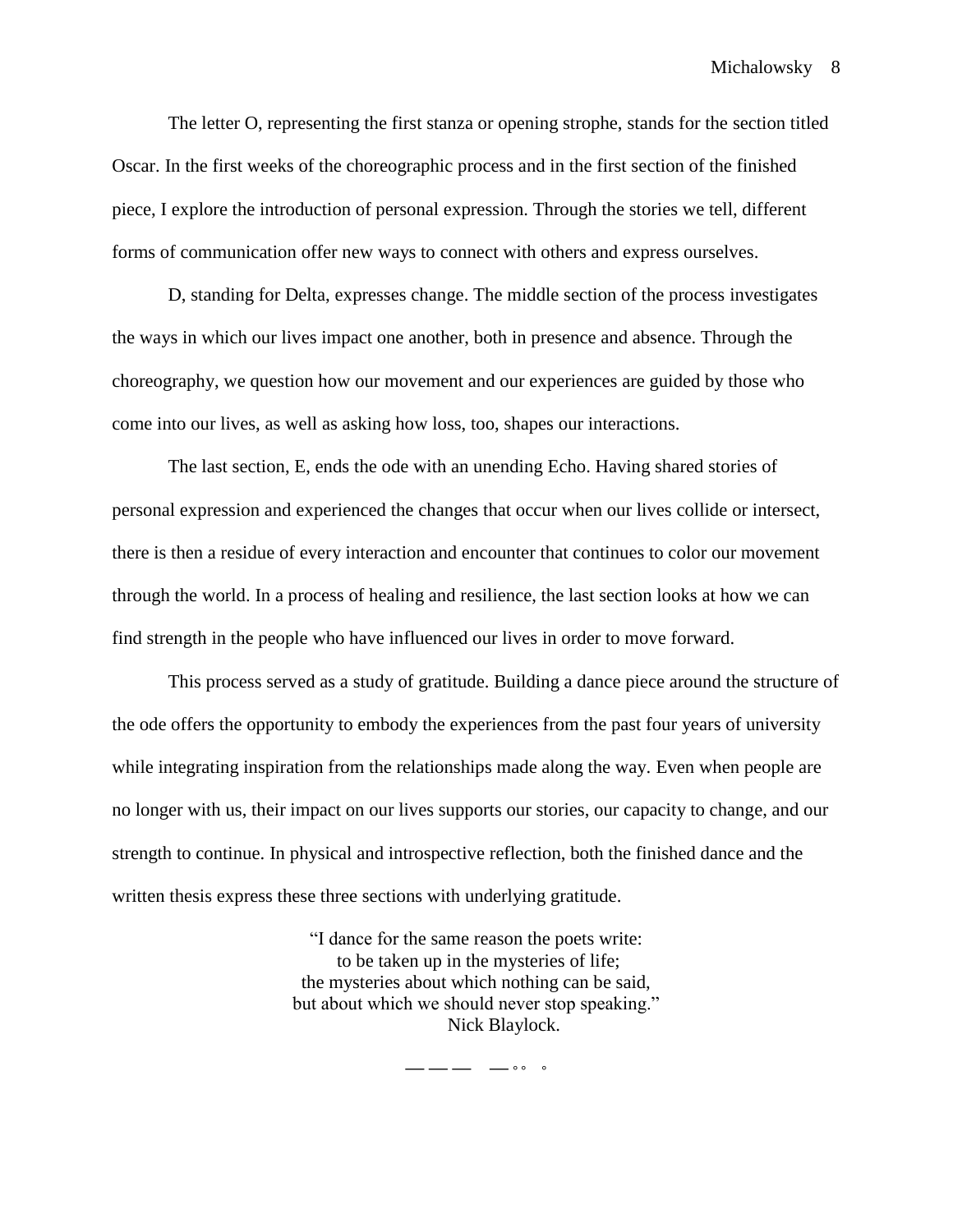# O.

#### Strophe

The First Ode: Gratitude for Summer Oscar: Ode to the people who come into our worlds and to those who shape our worlds

> "Strophe, in the Greek and Latin Poetry, a Stanza, or certain Number of Verses including a perfect sense; succeeded by another, consisting of the same Number and Measure of Verses, in the same Disposition and Rhythmus, call'd the Antistrophe…The Word is Greek, I turn; beause at the End of the Strophe, the same Measures returned again; or rather, as the Term related, principally, to the Music or Dancing, because at first coming in, the Chorus or the Dancers turn'd to

> the Left, and that Measure ended, they turn'd back again to the Right" (Chambers).

#### The First Ode: Gratitude for Summer

Summer's gratitude is keen.

It lives in the color of strangers' eyes and the vowel sounds of a long exhale. It is the story of the beach goer and the voice of pebbles, tears and salted eyelashes. It is dance. (Will I remember how this feels?) Overflowing gratitude for the generosity of the ocean and the priceless currency of sea glass.

Summer's gratitude spills.

It tastes of pawpaw.

Summer's gratitude is the winter storm that surprises the desert and the rain that calms the drought. Rainbows become ordinary reminders of everyday beauty. Heartbreakingly beautiful. Gratitude for every broken heart that belongs – among other imperfect parts we find our home – we fit perfectly. I am grateful for each moment alone and I am grateful for the loneliness that brought us together. Gratitude for the shy tenderness of budding friendship. Long lost friends.

The devastating difference between last and lasting.

A deep appreciation for the difference between burnt and burning.

Summer's gratitude is light, a light, alight.

The gratitude does not give up growing. It takes root in the shoots of untold stories. Just wait until it blooms. Look up and gratitude is there: in the stars, in the faces of those I love, in a jungle of unidentified plants.

Ask me what I am grateful for and I will tell you that the story lives in the space between, or beyond, words… Summer's gratitude is incomplete, ever changing. And I am grateful that it continues.

- V.M.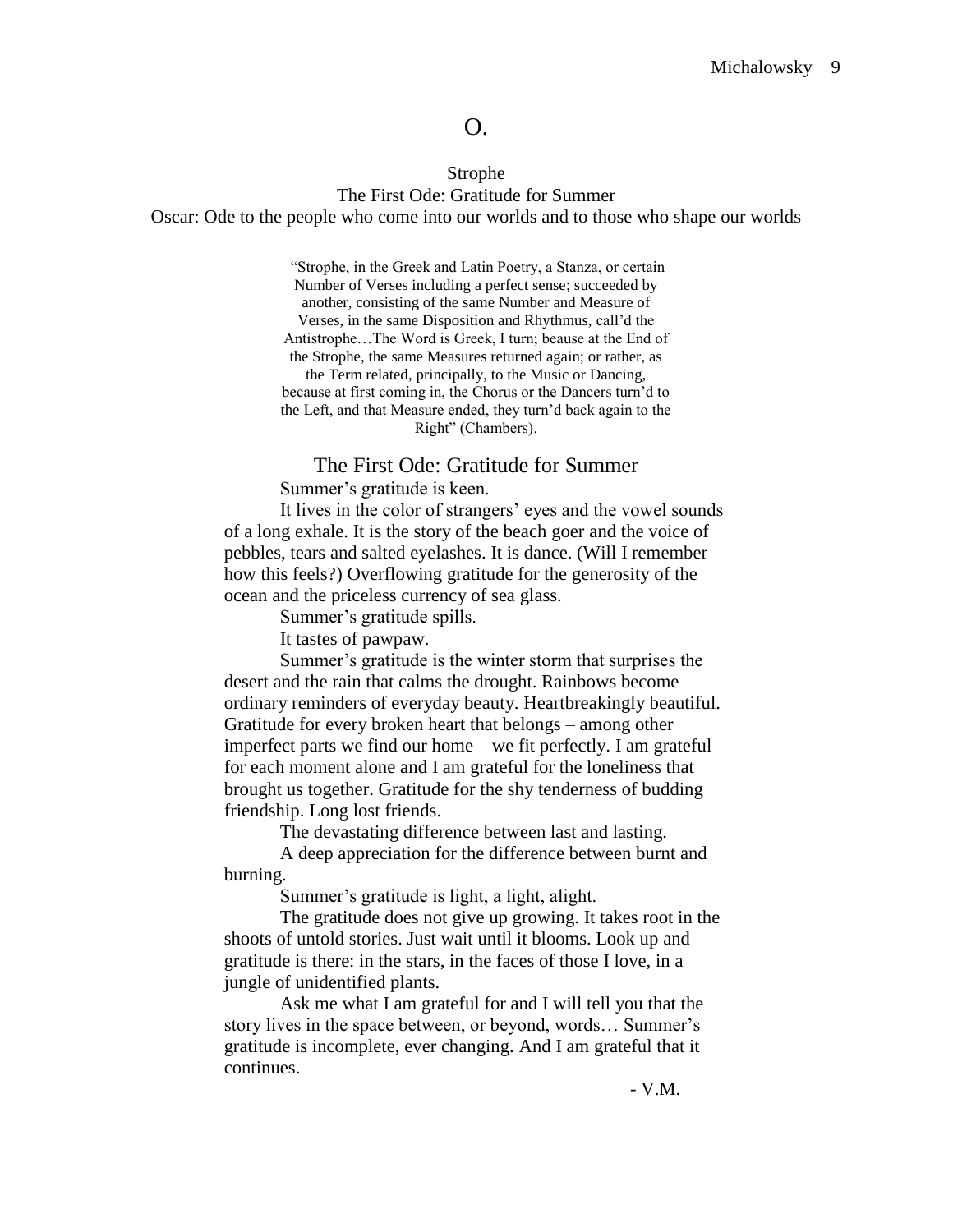#### **Oscar**

In the strophe, the first section introduces the language and style with which the rest of the ode will unfold. For this thesis and for the performed dance piece, the opening section introduces the poetic approach to gratitude, loss, and resilience. It also literally sets the stage with the dancers who are, after all, both the writers and the recipients of the ode.

To connect with others, start with a name. This is the introduction. The name signifies the individual and acts as the first point of connection.

Take, for example, Oscar Wilde. His name has come to represent a myriad of embedded meaning. Not only is his name synonymous with the aesthetic movement and literary criticism, but his story is remembered as tragic and complex while the true experiences of his life are forever lost within the folds of history, "The pure and simple truth is rarely pure and never simple" (Wilde). A complete enigma, a character of dreams, an impossible cynic and an advocate for imagination, he is at once larger than life and yet little more than the words he left behind.

In his work, I found a voice that speaks with startling volume and heartbreaking vulnerability. Rather than turning away from heartbreak, Wilde writes about experiences of loss with acuity and perceptive care. With indulgent flippancy and audacious authenticity, his essays manage to be both smart and smarting with buried feeling, which may reveal much about his character, yet may also reveal nothing at all. He lived an artistic life riddled with loss, but with grace he claims that, "Hearts live by being wounded" (Wilde). In studying his life and his work, I found myself moved by his unapologetic expressions of love and loss.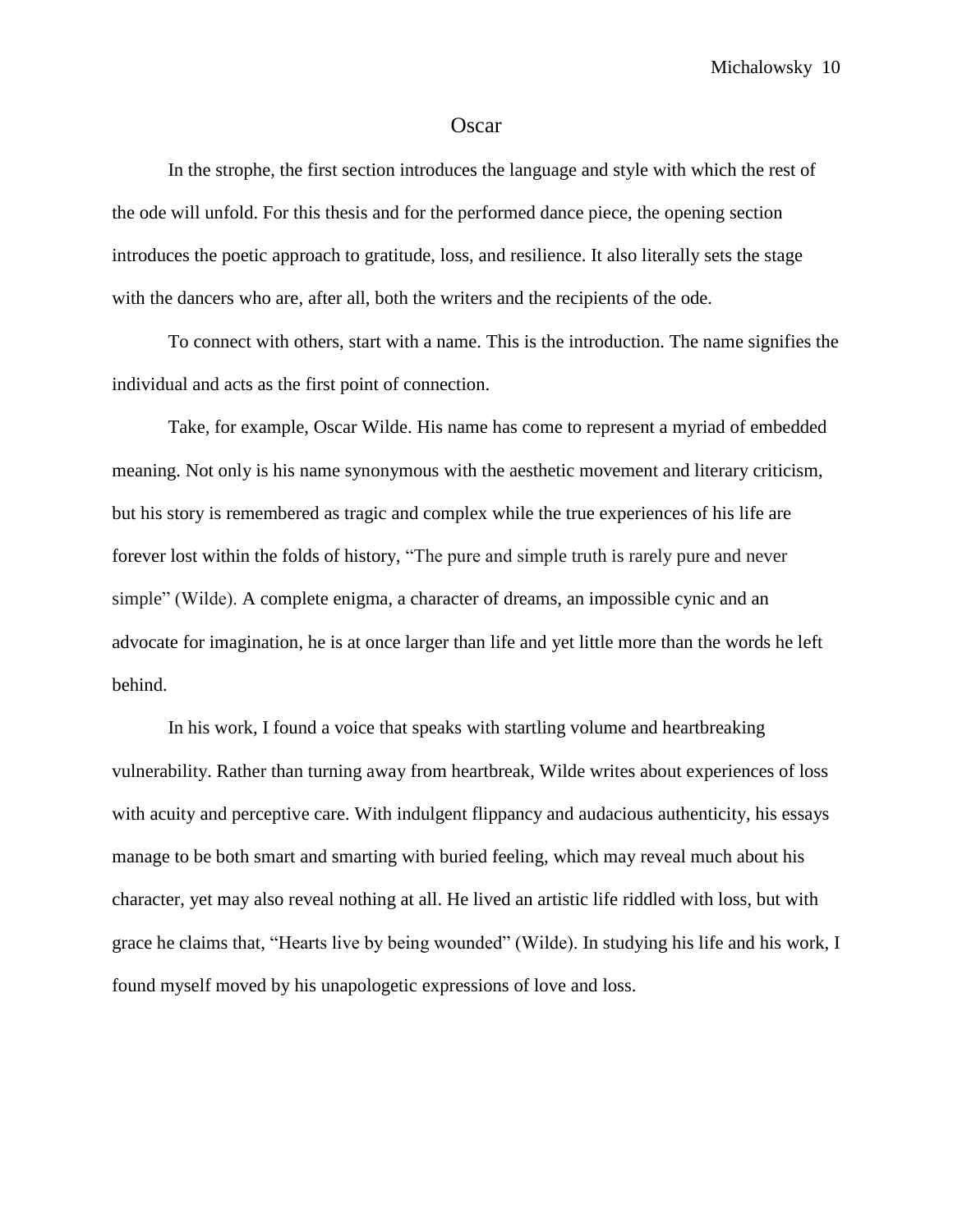When the choreographic process started, I sought to emulate what I had come to admire in Wilde's work. His artistic voice influenced me and my approach in integrating physical poetry with a written thesis.

#### Expressions of Identity in the Choreographic Process

Inspired by Wilde, the expression of identity with authenticity and artistic abstraction initiated my exploration of odes. To create a physical ode, created for and performed by the dancers, I wanted to begin the process by exploring their individuality.

The dancers' vulnerability to share and express their stories embodied the united spirit that we cultivated throughout the choreographic process. In an interview, John O'Donohue notes, "We see compassion in an openness to the greater mystery of the other person. The present situation, deed or misdeed is not the full story of the individual, there is a greater presence behind the deed or the person than society usually acknowledges" (Nurrie Stearns). As the cast started working together, stories were exchanged with compassion and vulnerability, both through movement and through words. Together we crafted our own movement vocabulary with which to express these experiences. Over time, this led to the creation of new stories, so that there is a story behind every individual involved and a backstory connected to each movement.

The first rehearsal began with a choreographic task designed to express a narrative behind their own individuality. They wrote a pair of six word stories, one about how they see themselves and one about how they believe to be seen others. Sharing their short narratives in rehearsal, they developed movement based on another's written material: interpretations of autobiographies becoming new biographies. Abbreviated memoirs encompassed a wealth of expressive individuality for each dancer: Gaby, Sierra, Grace, Rowan, and Kennedy.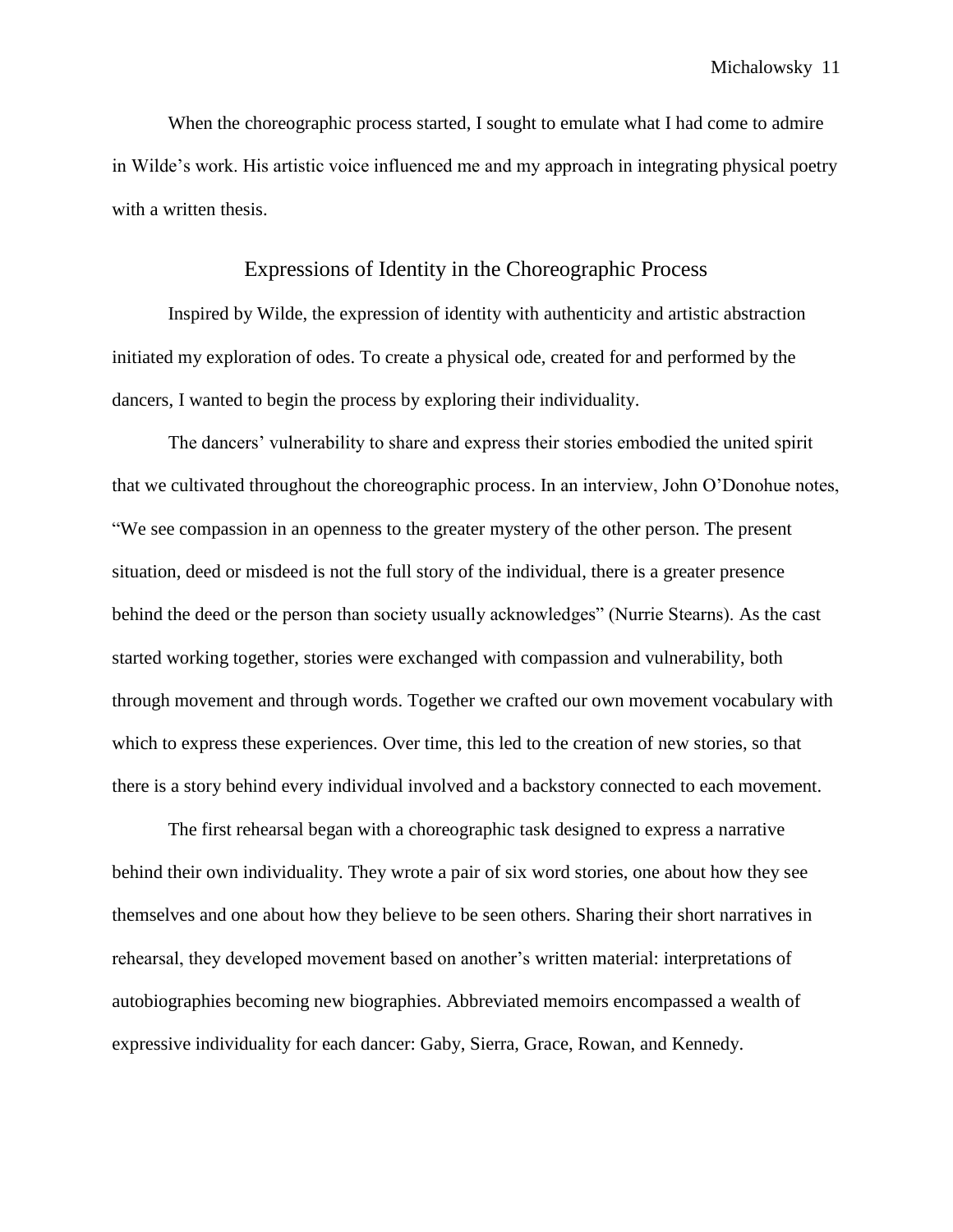Here is a collection of their stories:

Time well spent, adventures all around. She felt the quake of women. A process, looking, growing, knowing, questioning. Foreign knowledge made me very independent. Lost in her thoughts, cautiously courageous.

The dancers interpreted each other's stories, abstracting meaning in order to create interconnected phrases. With five pairs of solos, the early outline of the piece started to grow, through explorations of communication, language, and the various means we use to share our stories with one another.

In another section, the rhythmic language of Morse Code dictated the movements of a phrase where each letter, composed of short or long units, became transposed into gestures that reflected the syncopation of dots and dashes. With movements corresponding to letters O, D, and E, the dancers could speak with their bodies, dancing a literal ode and subsequently spelling out their own names.

The music track accompanying the movement also included units of Morse Code. In the track, the scratching sounds of pencil on paper can also be heard. To include their artistic voices, I recorded the dancers as they wrote their own stories. The aim of this sound is to underscore the ways in which the voice, as well as personal narratives, can be expressed in various ways. Communications do not necessitate spoken word nor do they need to be blatantly apparent: a person's name can be represented in the gesture of an arm or their experiences of loss can be shared in the whisper of pencil on paper. Through the choreography, our stories and our individual forms of connection became expressed in subtle detail: the cross of a t and the dot of an i, the touch of a hand and the tilt of the head.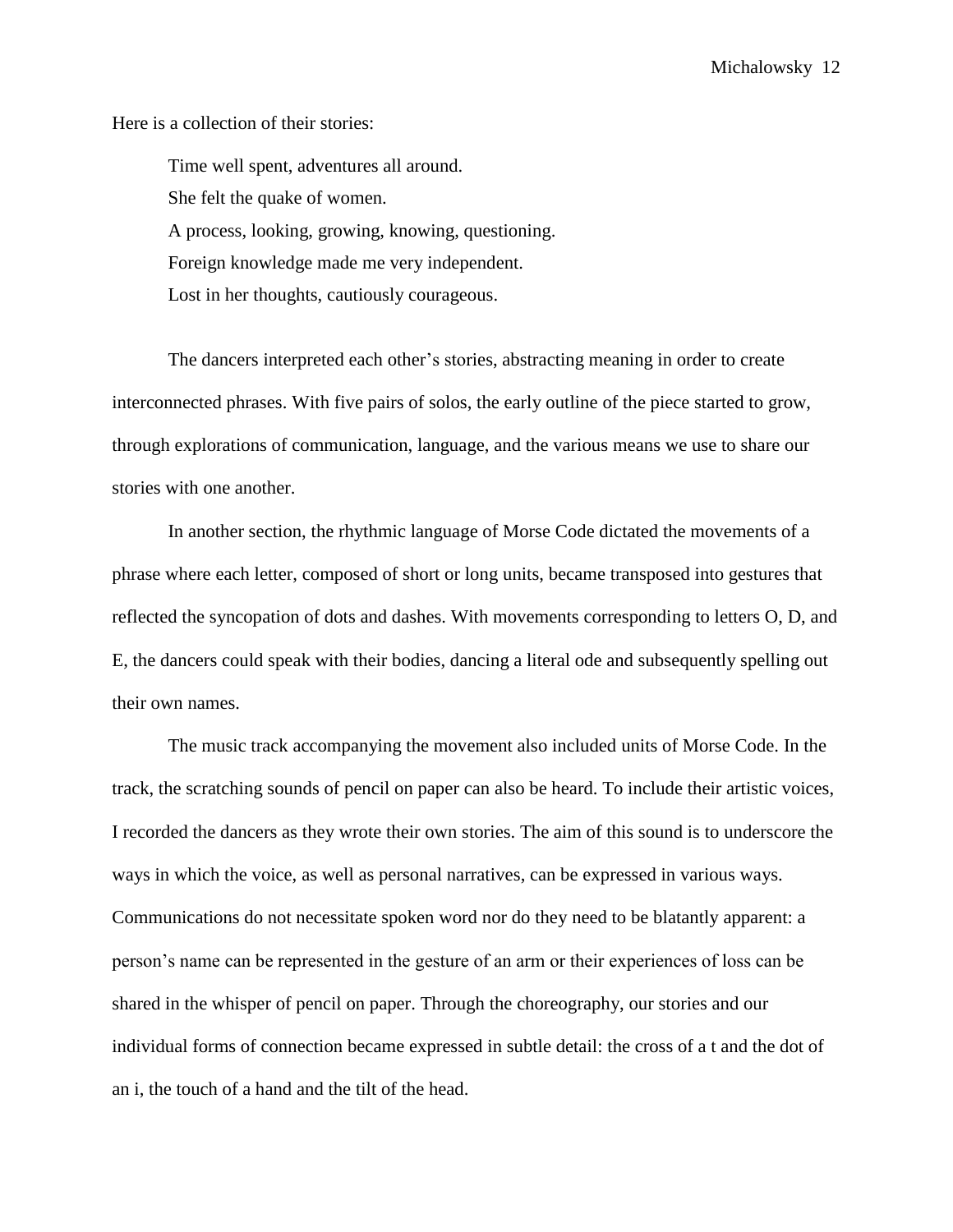With communication and personal expression as the frame of reference for this process, the piece started to take shape. With little choreographic experience myself, I watched wonderstruck as ideas manifested through movement.

> "Beauty is the symbol of symbols. Beauty reveals everything, because it expresses nothing. When it shows itself, it shows us the whole fiery-colored world." Oscar Wilde.

> > A Note on Language and Communication

Language, as a phenomena central to our interactions and as the most apparent means of communication, plays an important role in the development of this thesis. Functioning as the foundation for shared stories, symbolic language facilitates both individual and collective expression. Because of language, humans can recognize, identify, and categorize the objects or ideas they encounter so that they can make predictions and adaptations that support effective engagement with their environment. Language connects us with the legacies of history, passed down through stories that stretch across generations.

In a few lines and curves, words are translated into replicable stories, which can then withstand the limitations of time. In the novel *The Word Exchange,* the narrator reflects that, "Every word is itself a memento of the past" (Graedon 95). Through the words we use, we assign meaning and value, differentiating the notable from noise. At the same time, because of semantics and the diversity of literary devices, the words of language can be applied with customized specificity and complete originality.

Realizing that the alphabet itself stems from one shared history that has come to exist in a myriad different languages underscores the incredible plasticity of the application of letters. Writing about the evolution of the alphabet from its origin in the fertile crescent, David Sacks says, "Letters are mere convention, changeable according to need," (Sacks). With astounding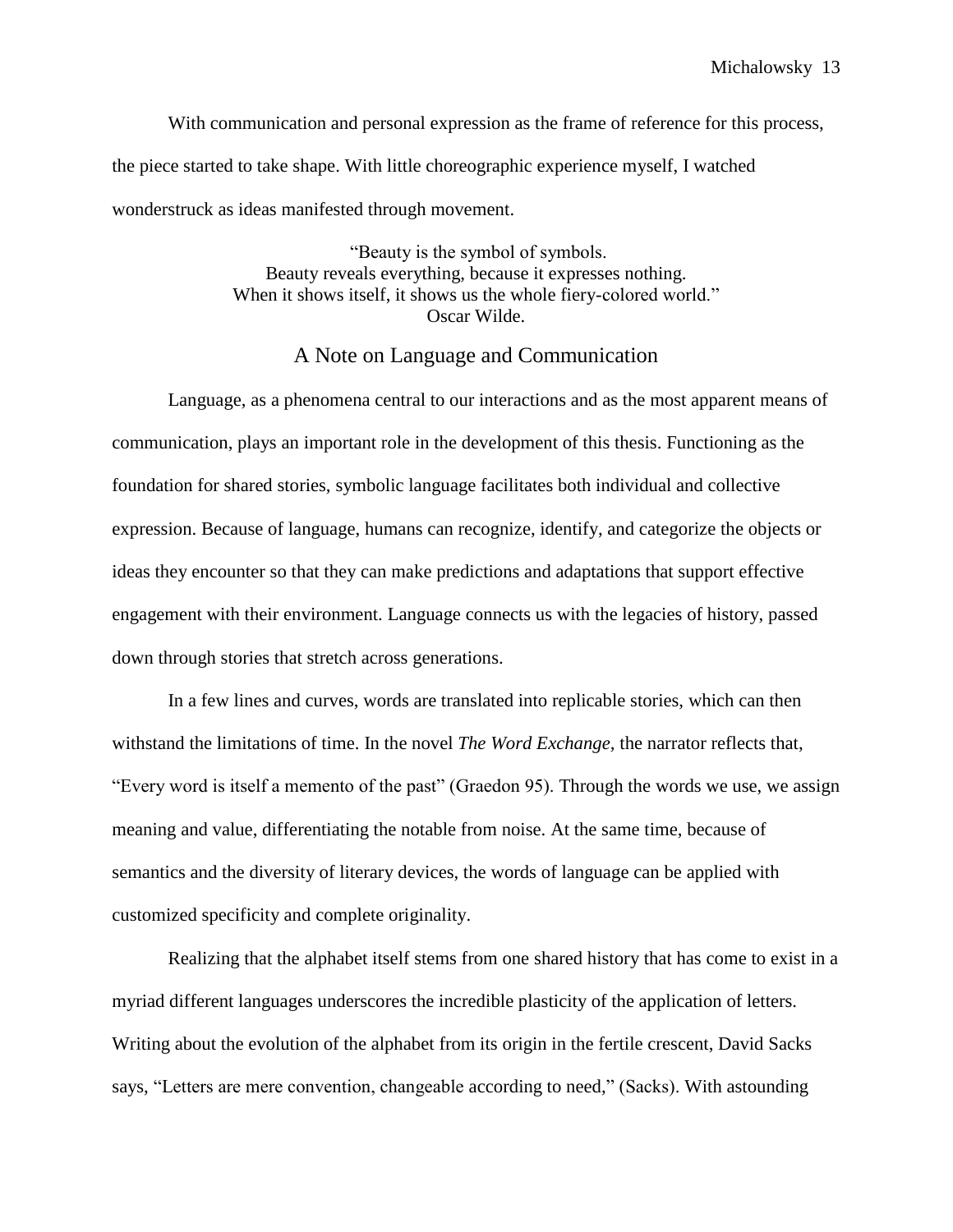evolutionary adaptability, the strokes and shapes of letters changed over the centuries to accommodate the medium with which they were written. We have adopted the legacy of the letters that ancient civilizations left behind and applied this symbolic language to our own communications.

In its abundant application, language serves as the paradigm for communication. However, in language, as in communication, there is space for uncertainty, ambiguity, and miscommunication. Any one word or any one action can have a multitude of meanings. Depending on the context and tone, as well as the system of delivery and the recipient, the meaning can change. The possibility of implications adds layers of meaning to the complexity of language. "The distinction between what is said and what is conversationally implicated isn't just a technical philosophical one. It highlights the extent to which human communication is pragmatic and non-literal" (Kasmirli). In this way, the gap between definitions and implications can lead to misinterpretations. While there are moments when such misinterpretations prove inadvisable, the possibility for multiple interpretations also offers fodder for art and imagination. In the words of Oscar Wilde, "I live in terror of not being misunderstood" (Wilde).

A wonderful corollary to language, complete with miscommunication, is the development of word play and metaphor. Because of the possibilities for interpretation or misinterpretation, dictionary definitions create only an illusion of understanding. "Metaphors and other creative uses of language are typically designed precisely to generate such rich indeterminate implicatures" (Kasmirli). Language itself uses metaphorical representation, recruiting the imagination to approximate an understanding or a frame of reference with which to interact with the world. In practice, the ambiguity of communications makes it possible for multiple meanings to exist at once.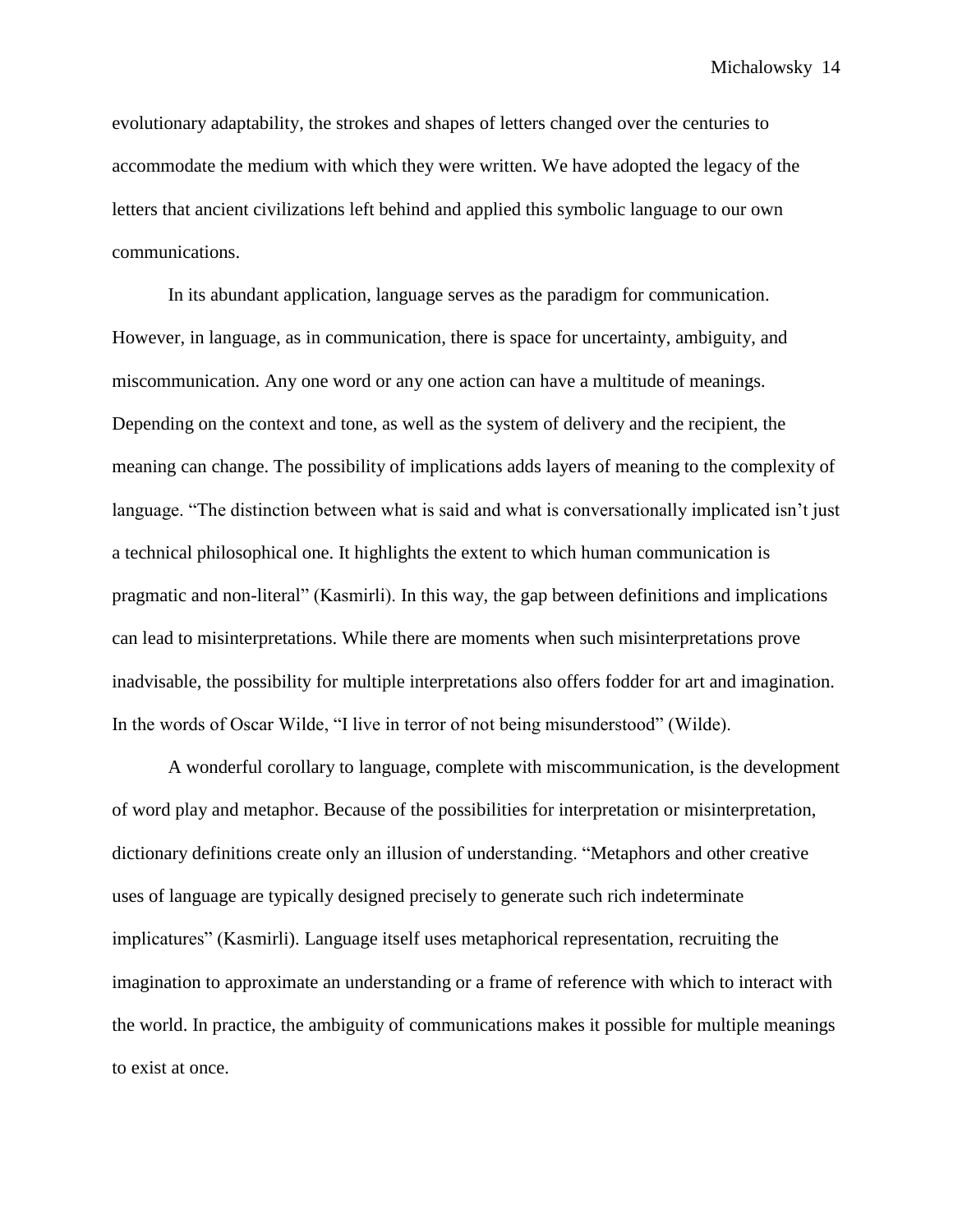It is through words that we can let our imagination intersect with the world around us. However, words alone are inadequate in expressing ourselves and our experiences with one another. Even Wilde, an artist whose medium was words themselves, recognized that language was an "incomplete instrument of expression" (Wilde). Limited to words alone, language and communication can only say so much.

Beyond words, both language and communication exist in other expressions, such as body language and nonverbal communication. There are sensations that cannot be explained in words and ideas that cannot be communicated through conventional language. There is the space between the lines and the unspoken implications of anything from punctuation to pagination.

In alternate modes of communication, there still remains effectively endless room for interpretation. Looking at the piece that is the source for this thesis, it could be interpreted in any number of ways. Language and communication, while not central to the themes of gratitude and loss, offer the frame of reference through which the entire project can be seen and interpreted. It is through language, both verbal and physical, that expressions of gratitude and loss can be shared with others. Through the communication of the cast, working together in the unity of several individual voices, this piece cultivates a vocabulary of its own, attaching unspoken meaning that translates approximately into gratitude. It is the physical equivalent to word play or an embodied thank you note.

> "The word last is a very versatile word. Among other more unexpected things – like the piece of metal shaped like a foot which a cobbler uses to make shoes – it can mean both finality and continuance, it can mean the last time, and something a lot more lasting than that." Ali Smith.

> > **— — — — ° ° °**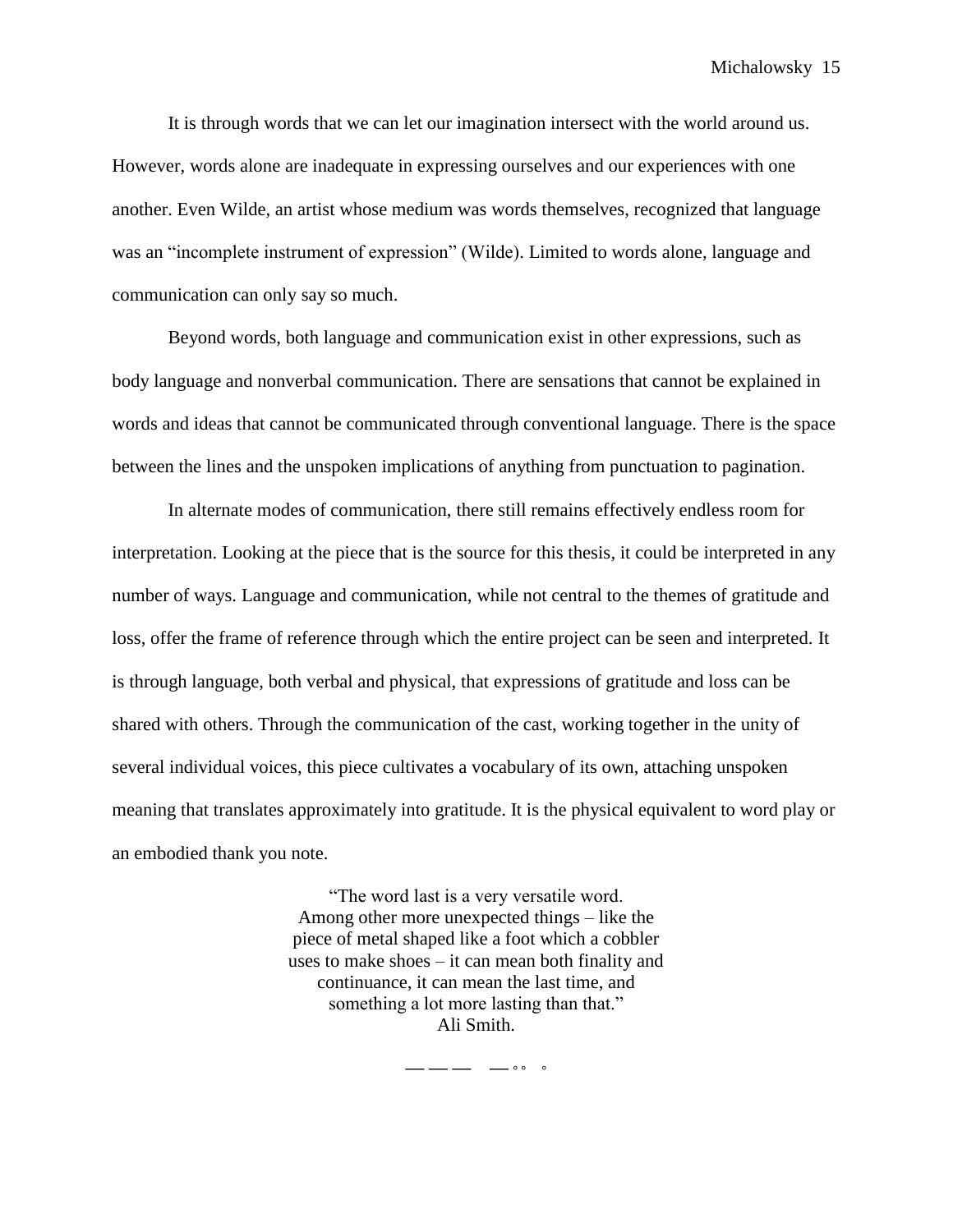## D.

### Antistrophe

The Second Ode: Gratitude for Time Delta: Ode to the possibility of change and to the possibility to be changed

> "Antistrophe, a figure in Grammar, whereby two Terms or Things mutually dependent one on another, are reciprocally converted.

> Antistrophe was also a kind of Dance in use among the Ancients; wherein they stepped sometimes to the Right, and sometimes to the Left, still doubling their Turns or Conversions, see Dance" (Chambers).

#### The Second Ode: Gratitude for Fall

Gratitude for fall fades in: a gift in measures.

Twenty years ago, I said. Fall is a time to begin anew, no matter what they say, each morning is pale but perfect. Glowing light tacked to the sky. Rain. She says there is disappointment but there is not. There is gratitude too big to contain. She's trying, she is. Something breaks into tears because there's no other way to respond to the sun cutting through the skyline.

If you were there you would've seen it.

Well. Happy. And free.

Hers is the hand over hand steering. Who taught ten and two? Whoever taught confidence, who taught the bird to build a nest.

Ten years ago, I said. The only difference between flying and falling is the direction. Grace and gratitude are twin blossoms.

This is gratitude for fall. For paths crossed and braided. Chance encounters that change everything: the lift of a plane, the tilt of the planet. For hands held without holding on. (Can we keep in touch?)

- V.M.

## Delta

Turning back, the antistrophe is the change that happens as a response to the initial

expression of the strophe. The return of the antistrophe is an inevitable part of the ode, just as

change is an inevitable part of movement and moving forward. Within the context of this thesis,

the delta represents the possible changes that individuals experience when their path is affected

by the presence of others.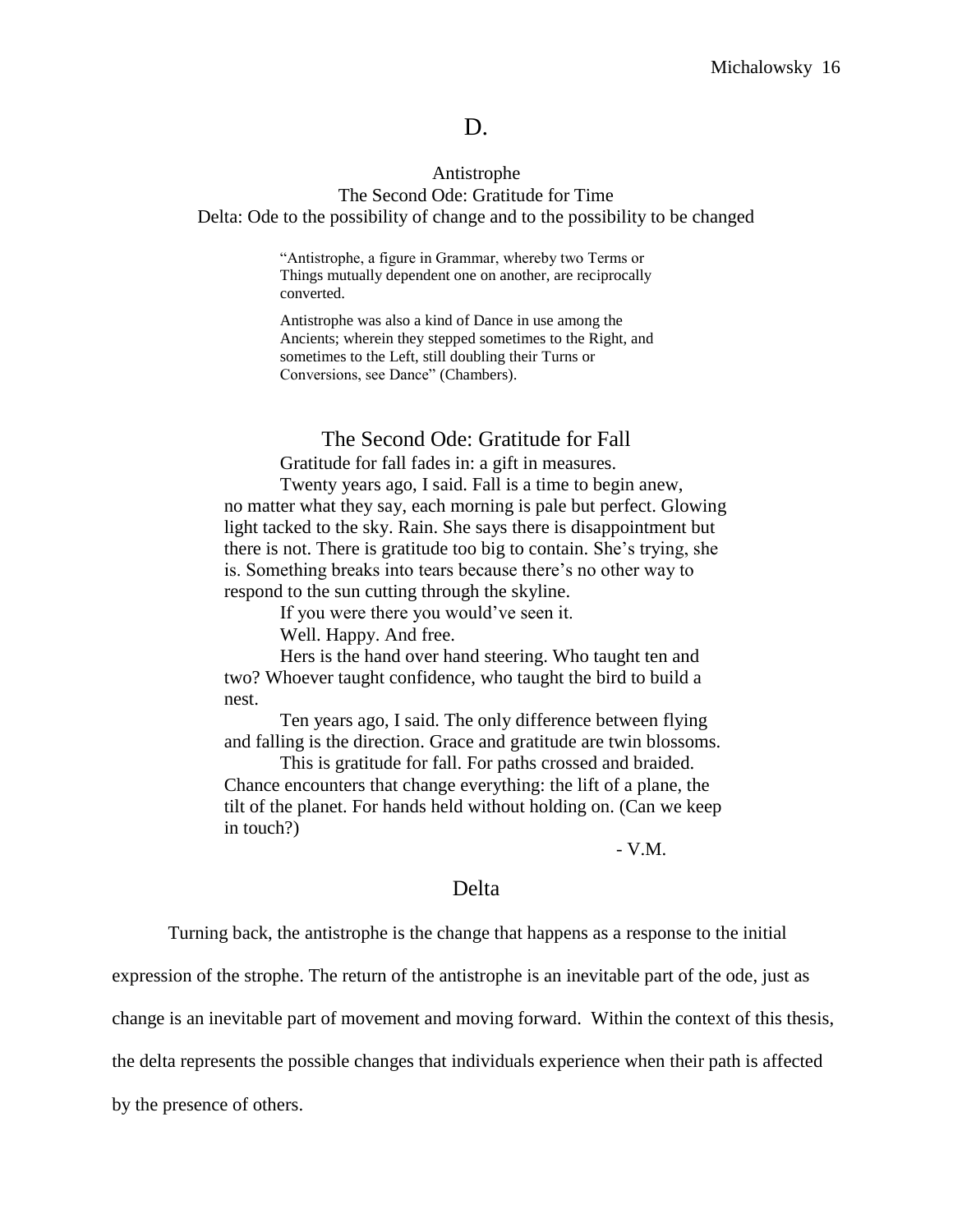Everything changed when one of my dancers could no longer participate in the work: the cast of five became a cast of four. I found myself wondering how to continue creating the same piece when there was such a conspicuous absence, not only in the choreography itself but also in the structure of the cast. I did not want to keep generating new movement as if her absence did not affect the choreography already set, yet I also could not justify discarding the material we had created for the sake of starting a new piece with four dancers.

The question became how to honor the work we had done so far while continuing to build a piece with the four remaining dancers. The answer, in many ways, came from the question itself. Rather than choreographing a piece that expressed gratitude for the stories we tell and the means of communication we use to connect with one another, I shifted my focus to the ways in which we express gratitude for the people we know, those who change us, and continue to move our lives even when they are no longer with us.

In researching how gratitude appears in our lives and the effects it can have on our relationships, I also discovered the connection between gratitude and grace: "The word gratitude is derived from the Latin word *gratia*, which means grace, graciousness, or gratefulness" (Harvard Health). This apparently trivial detail is of particular note because of the change that took place during the lifecycle of the choreographic process. The dancer whose presence is embodied in the movement even in her absence, her name is Grace.

> "You can have the other words – chance, luck, coincidence, serendipity. I'll take grace. I don't know what it is exactly, but I'll take it." Mary Oliver.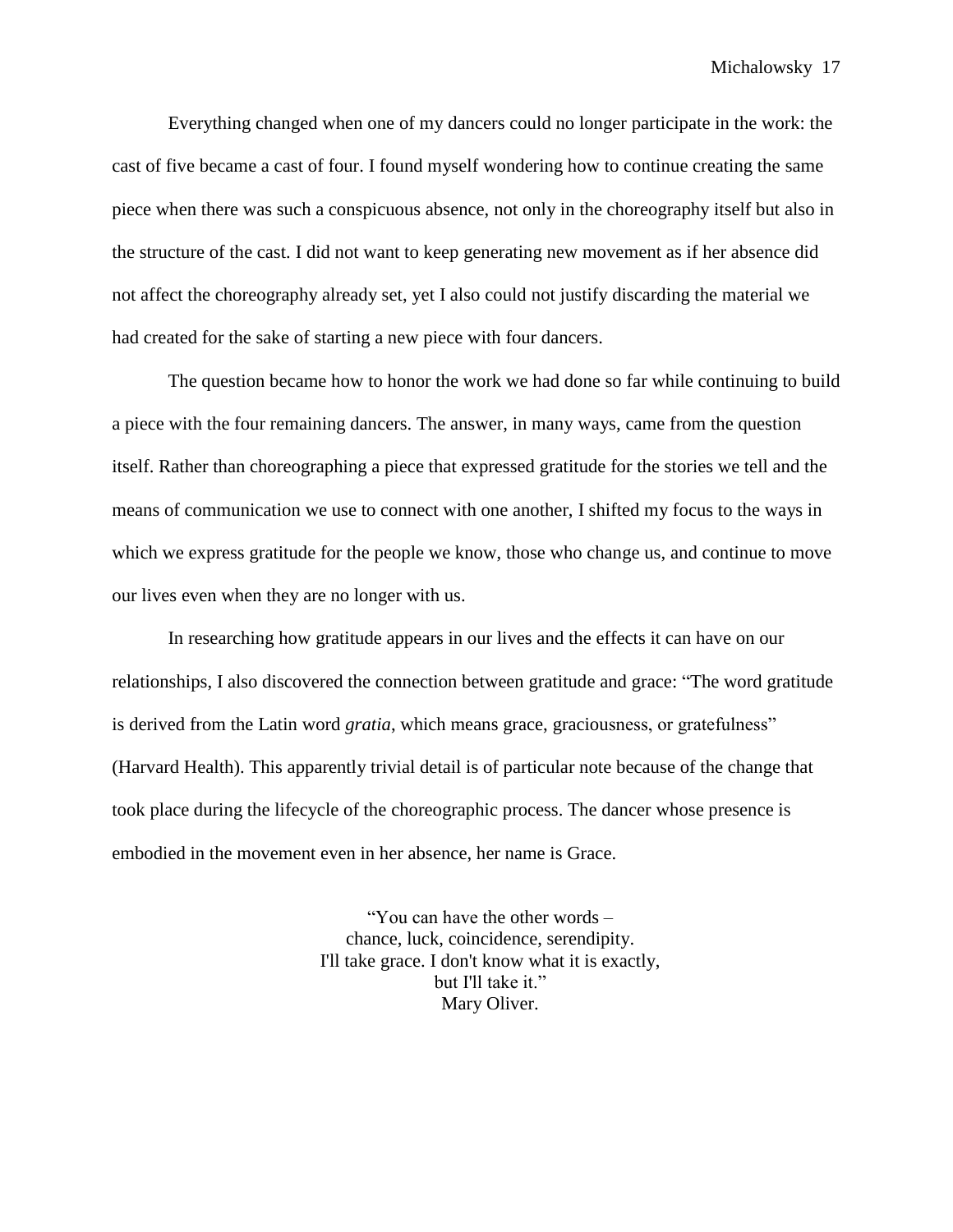#### Expressions of Change in the Choreographic Process

Gratitude, central to an ode, gained sensitivity and relevance in this process when it became attached to the immediate awareness of each other's presence or lack thereof. In the face of change, my cast and I came together to rework our choreography so that the movement embodied the absence of the fifth dancer. We sought to maintain the integrity of her artistic vision within the movement, while altering and fragmenting certain sections to reflect the sense of loss. Her movement influenced the choreography just as her presence had impacted each of our lives. When she left, her influence remained.

The piece began to reflect the process itself. In the rehearsal process, the dancers first united as a cast in September, then after the cast lost one dancer, the remaining dancers drew strength from their sensitivity and innate resource of grace. Likewise, the finished piece opens with the dancers coming together, followed by a motif of one dancer separating from the group.

As a result of the cast's connection, collaboration, and compassionate presence, they came to know that, even when one separated from the group, neither their movement nor their performance was theirs alone. The joys and the losses are shared with one another, forever changing those involved and creating imprints on their individuality. The relationships made along the way, in the process and in the finished piece, offer systems of support that continue to offer strength even after the individual relationships have changed, dispersed, or disappeared.

For the costumes, the dancers wore different styles of outfits. Each garment was chosen specifically for the dancer, reflecting her individual preference and personality. From the beginning of the process, I felt that the movement and the concepts lent themselves to the poetic imagery of white. The reasoning behind this relates to light, openness, and our capacity to be imprinted upon. White cloth gathers dirt and catches the light. Shadows become visible and there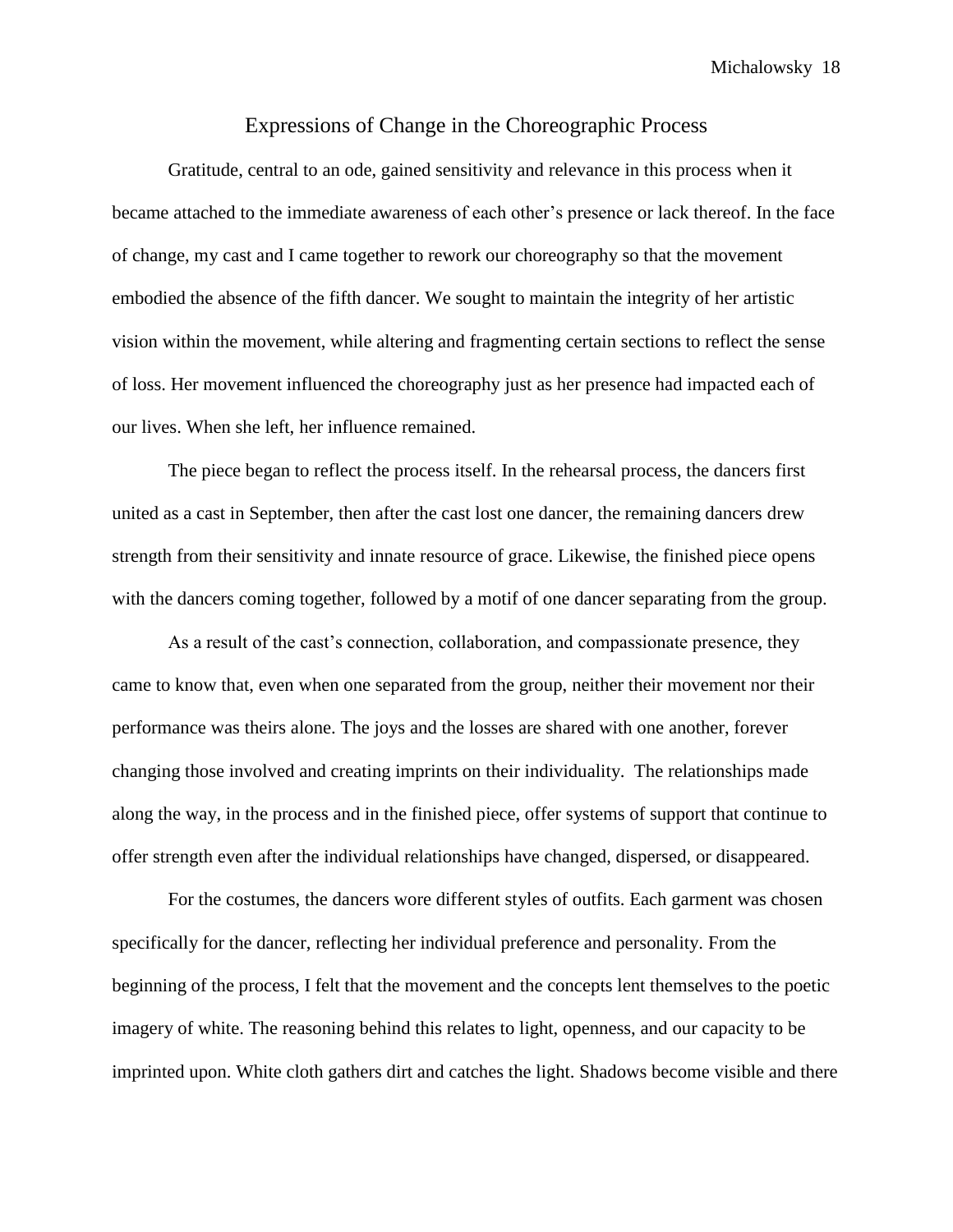is a suggestion of transparency. Following that intent, the dancers also performed barefoot. With nothing between themselves and the earth, their soles could collect dust and dirt.

To allow the residue of experiences to accumulate by remaining light, open, and impressionable enables us to grow from every encounter. Each moment creates a unique stain. Especially when facing loss, the ability to embody whatever accompanying emotions creates resilience. Coping with loss colors our capacity to experience the spectrum of our world.

During the middle section of the dance, corresponding to Delta, the movement focuses on change and the changes we affect in others. The movement explores how these changes can happen actively or passively, with aggression or with sensitivity. Through movement, our lives inadvertently shape one another's experience and create a collective narrative. At times, this process may be painful. Other times it happens without notice. No matter what, the connections made between one another change the landscape of the narrative. The cruelties of complicated relationships, whether intentional or not, force us to encounter how inevitably connected we are. There are gestures throughout the piece that depict a sort of violence, however the intention of these movements comes, not from cruelty, but from the need for connection. In the apparent aggression there are layers of embedded stories that relate less to trauma and more to the miscommunications and mistakes inevitable in intimate relationships. The collision of lives, on stage or in life, offer an opportunity for connection and all that that entails, filled with trials, forgiveness, a sense of play and ultimately an expression of grace.

In the choreography, the dancers have moments to express points of contact where they actively affect change. Engaging with one another in an equal distribution of effort, the dancers create the community on stage that extrapolates the collaborative environment of the rehearsal studio. The passive movements, where one dancer is physically manipulated by another, reflect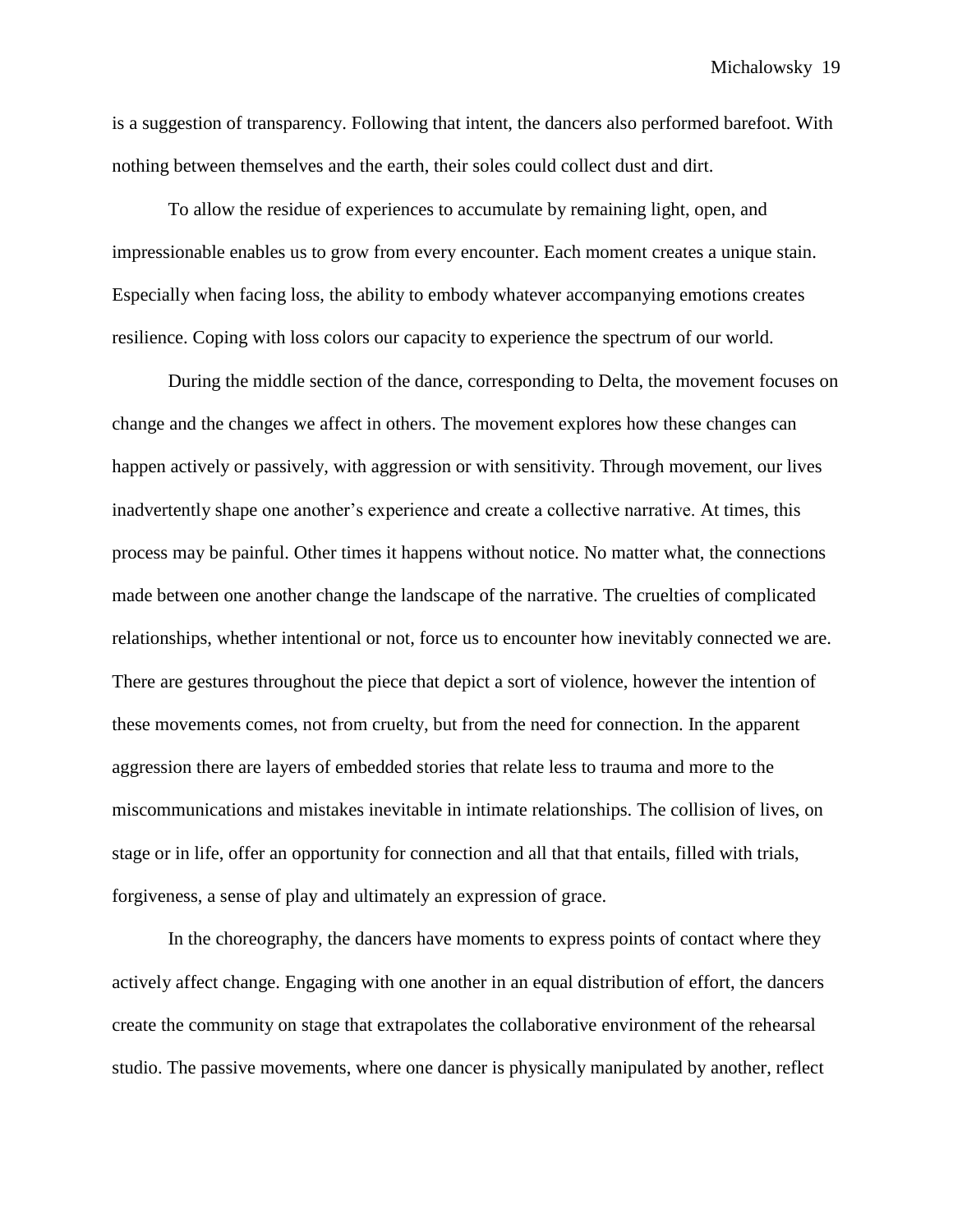how changes can happen to us even when we least expect them. One dancer may affect a movement change in another even when they are facing away from each other. There is a visceral experience of being seen, of being found, and of experiencing loss, all of which are explored by these fours dancers and their interactions.

Physical manipulations, close interactions, and the sharing of weight guide the development of choreography. Shaping the space to reflect physical absence also influenced how the dancers were placed on stage and how they interacted with one another. The middle section starts with the four dancers sitting together in a uniform line, except that their spacing leaves a conspicuous gap where the fifth dancer used to sit. Likewise, the four dancers create and continue to manipulate architectural shapes in this section that structure physical placeholders to emphasize both presence and the power of absence.

The exploration of presence also occurs during moments of stillness, where change happens almost unnoticed. For example, the last image of the middle section shows the dancers lying together in a pile in apparent stillness. However, their intimacy, collective intentionality, and physical proximity affect their breathing so that, even in stillness, their lives create an interwoven experience.

The piano track for the middle section covers two popular songs: "I'll Be Seeing You" and "The Way We Were." The choice to use these particular songs recollects a cascade of tributes, referencing fond memories and significant points of connection. The pianist is my grandfather who, at 92, continues to play the piano every day. He also played an integral part in my childhood, so I wanted to pay tribute to him. Living on the other side of the world, we do not see each other often, yet his unseen presence still influences my life on a daily basis. In the words of Christian Burns, "Being together can mean a lot of different things." Even when we are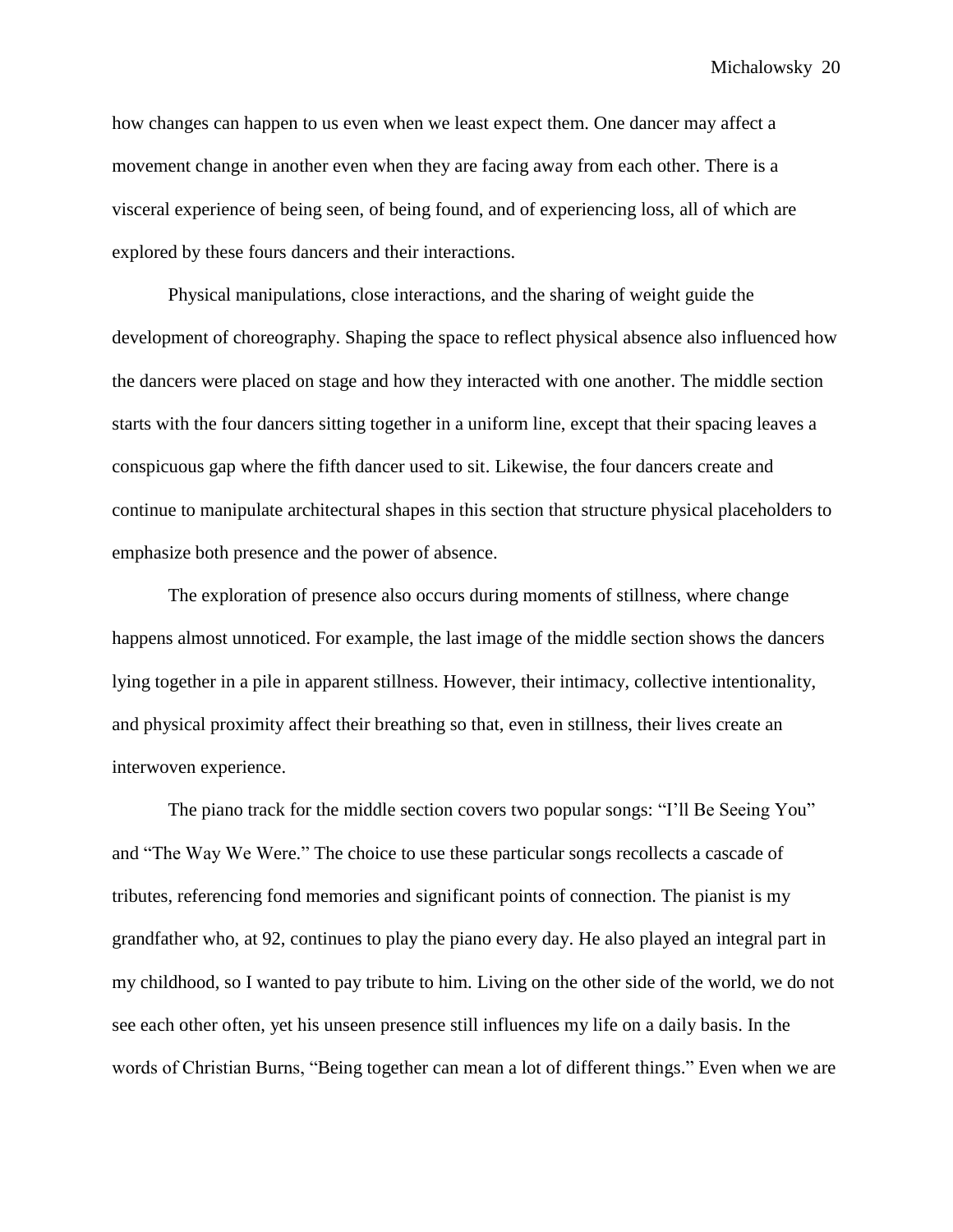not physically together, there are other ways to connect with and pay tribute to those who change our lives.

In "The Way We Were," a sense of nostalgia and the emphasis on interpersonal relationships that change over time lent itself to the direction of the piece. "I'll Be Seeing You" describes the memory of a loved one and the imprints that that person made on the world, seen in everything from "the chestnut trees" and "the children's carousel" to the moon (Kahal). This sentiment beautifully articulates the inspiration for this piece. Furthermore, this song provided the soundtrack to the very first choreographic material we developed over a year ago. Before I had a cast or even an inkling of choreographic intent, I worked with Grace and Sierra in a twohour composition workshop. Sierra then suggested that the duet we created be set to Billie Holiday's version of this song. During the initial rehearsals with my full cast, I planned to incorporate this duet; however, when Grace left our cast, the duet required deconstruction. The result is that Sierra dances the same movements that she did with Grace, but the role of Grace is filled by each of the other dancers, in turn stepping in to fulfill the duet. The instrumental version of this song provides a backdrop, paying tribute to the process and all the changes made along the way.

Throughout the middle section, the sounds of a pencil writing on paper underlie the instrumental music: stories on stories, communicating narratives of change, loss, and remembrance without any words at all. For the entire piece, from one section to the next, the music choice also reflects the passage of time as a function of change. From Bach to the Beach Boys and through the musical eras in between, the track takes into account the evolution of harmony through time. As my grandfather learned in his years as a student of music, "the progress of harmony is the progress of discord" (Jewell).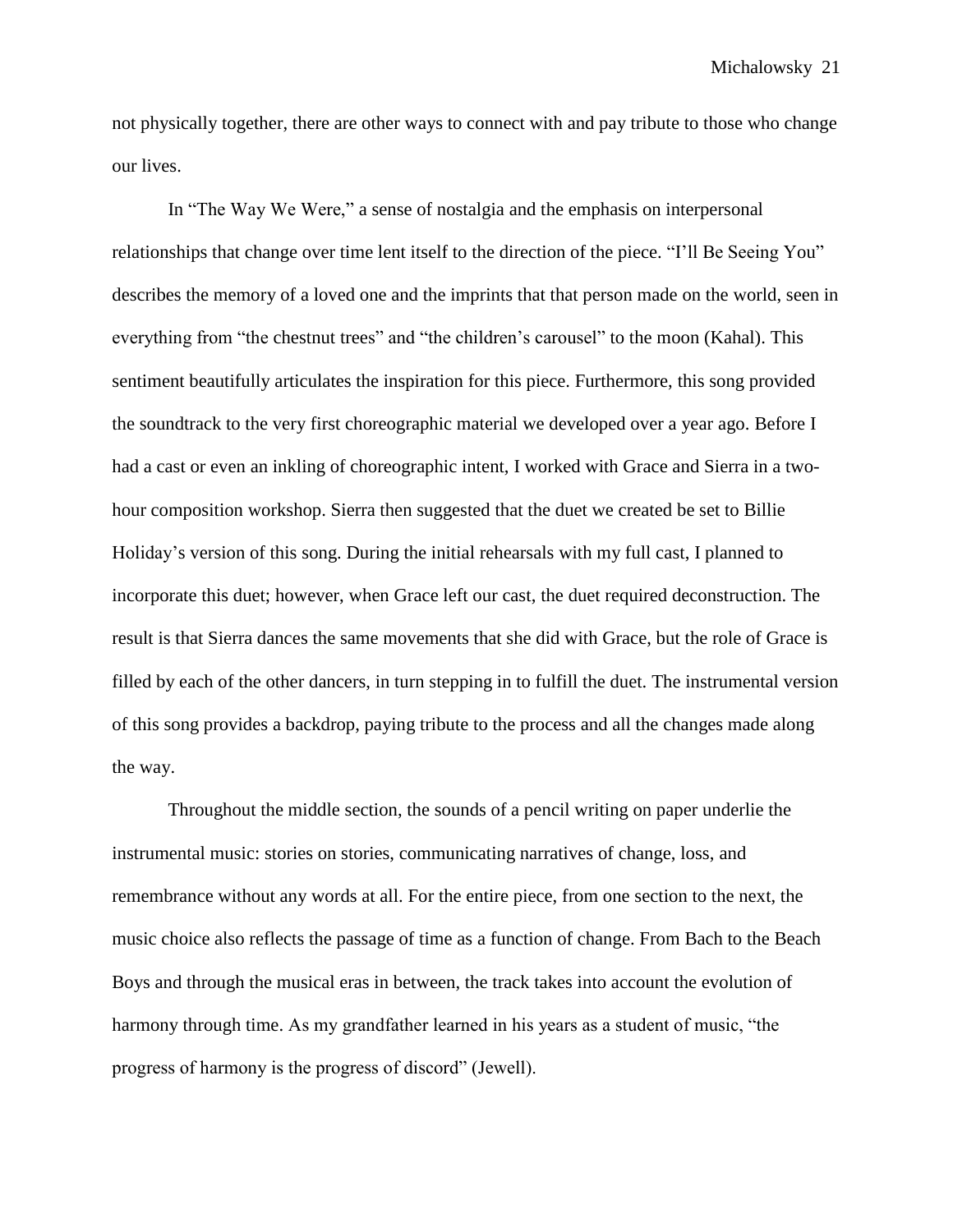#### A Note on Loss and Impermanence

In researching the ways that loss is embodied, I encountered questions of grief and impermanence. With presence comes the inevitability of loss: the loss of time, the loss of a feeling, the loss of a friend. A certain sadness is felt with each day ending. While grief may manifest differently depending on the relationship between what was lost and what remains, the occurrence of loss is inevitable and the presence of grief may saturate our experiences.

In response to the consuming presence of loss, movement alleviates the feelings of pain and transforms absence into a source of inner strength. During the first year of university, the saliency of this statement became strikingly apparent. Hearing the news that my best friend's classmate had been murdered on her campus sent shock waves of loss through my carefully constructed college experience. Reeling from the effects of this loss, I struggled to find a way to cope. Only when one of my professors, seeing my apparent distress and grief, encouraged me to embrace dance as a practice of presence, was I able to find strength from moving through loss. Arriving in the studio every day offered me an opportunity to heal, reminding me of the inevitable, often painful, and always important appreciation of change.

Understanding absence allows us to embrace confusing, even contradictory feelings as they arise within us. When I asked my dancers to explain their own experiences of loss, they described a paradoxical array of emotions that exist beyond words and include sensations of overwhelming numbness and burning loneliness. Rowan reflected on how the feeling can be at once too much and also nothing at all. Because the experience of loss encompasses the body and overwhelms thought, movement offers a conduit of expression that circumvents the conventions of words. Kennedy Howard offered her own insights: "As far as expressing feelings of loss, I am someone who hates to admit to myself that things have come to an end … The hardest part of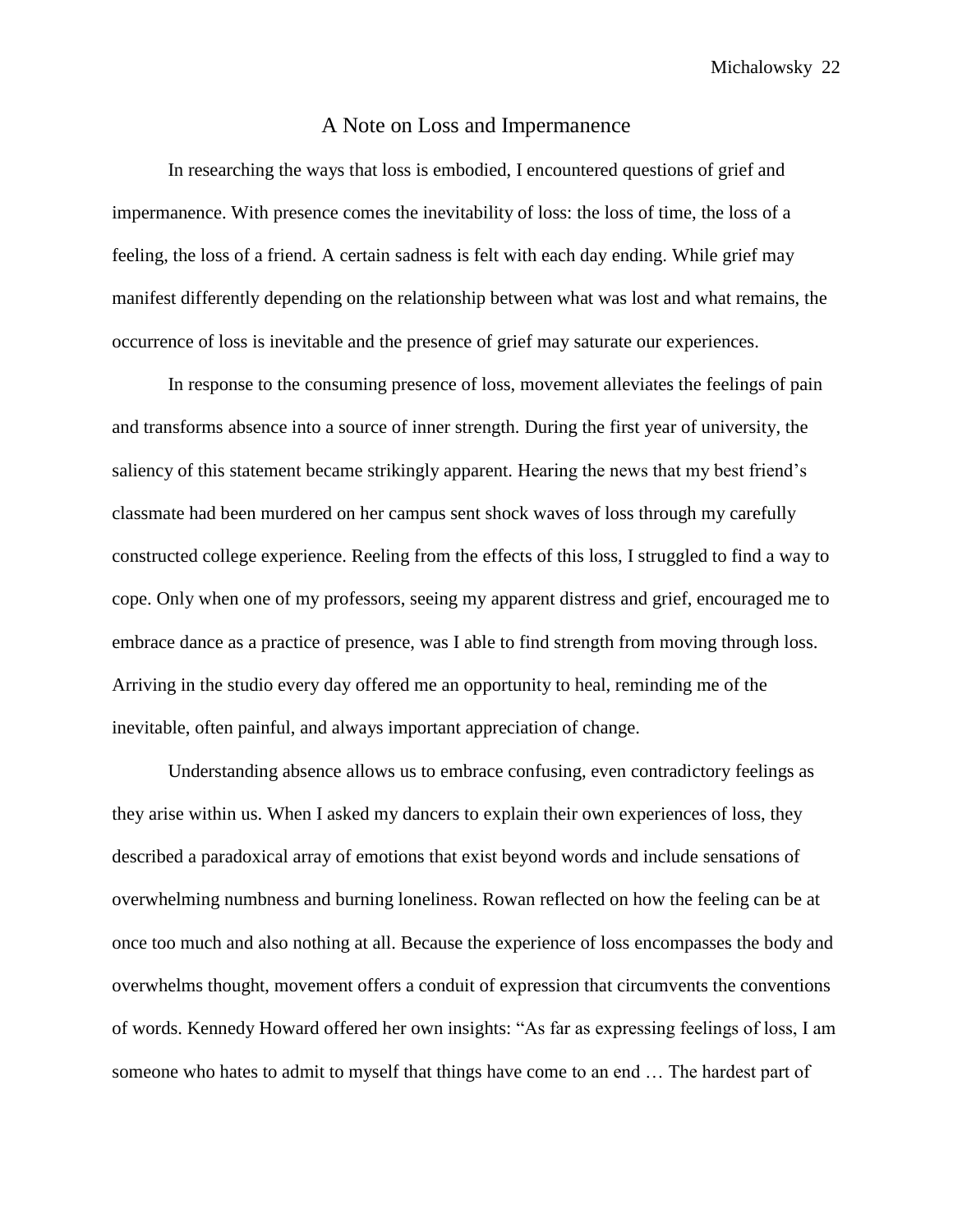dealing with loss is letting myself settle into the absence of it. I struggle to let what was left behind resonate with me the way it was, which should really be enough" (Howard). Through movement, dance offers an approach to healing where grief can be encountered and experienced in all its various forms.

Without a medium of expression, such experiences of loss can protract pain in unforeseen and often subconscious ways. Traumas are deeply embodied, which can have lasting physiological effects as well as psychological consequences. The issue of trauma is the subject of Bessel Van Der Kolk's book, *The Body Keeps the Score* in which he asserts that those who have experienced trauma, "cannot recover until they become familiar with and befriend the sensations of their bodies" (Van Der Kolk 102). With the understanding that experiences are embodied, physical movement offers an avenue for recovery. While his book seeks to address traumas on a larger scale, the research about the devastating consequences on both the mind and the body apply to any experience of loss. Championing compassion through interpersonal connection helps us deal with traumas, grief, or loss. Through movement, we can listen to the experiences of loss, enabling them to be addressed in ways that cultivate healing and empowerment, rather than pain and embitterment.

Encountering the traumas of loss facilitates an appreciation for presence and reminds us about gratitude. Frank Ostaseski, the founding director of the Zen Hospice Project in San Francisco, authored a book about encountering loss with gratitude: "Stories of people meeting impossible conditions with grace uplift us and inspire hope in the basic goodness and altruism of human beings" (Ostaseski 48). These stories that we share with one another shape the very understanding of our existence and texture the fabric of our being. Embodying loss with gratitude transforms it into an embrace of impermanence. Losing something offers the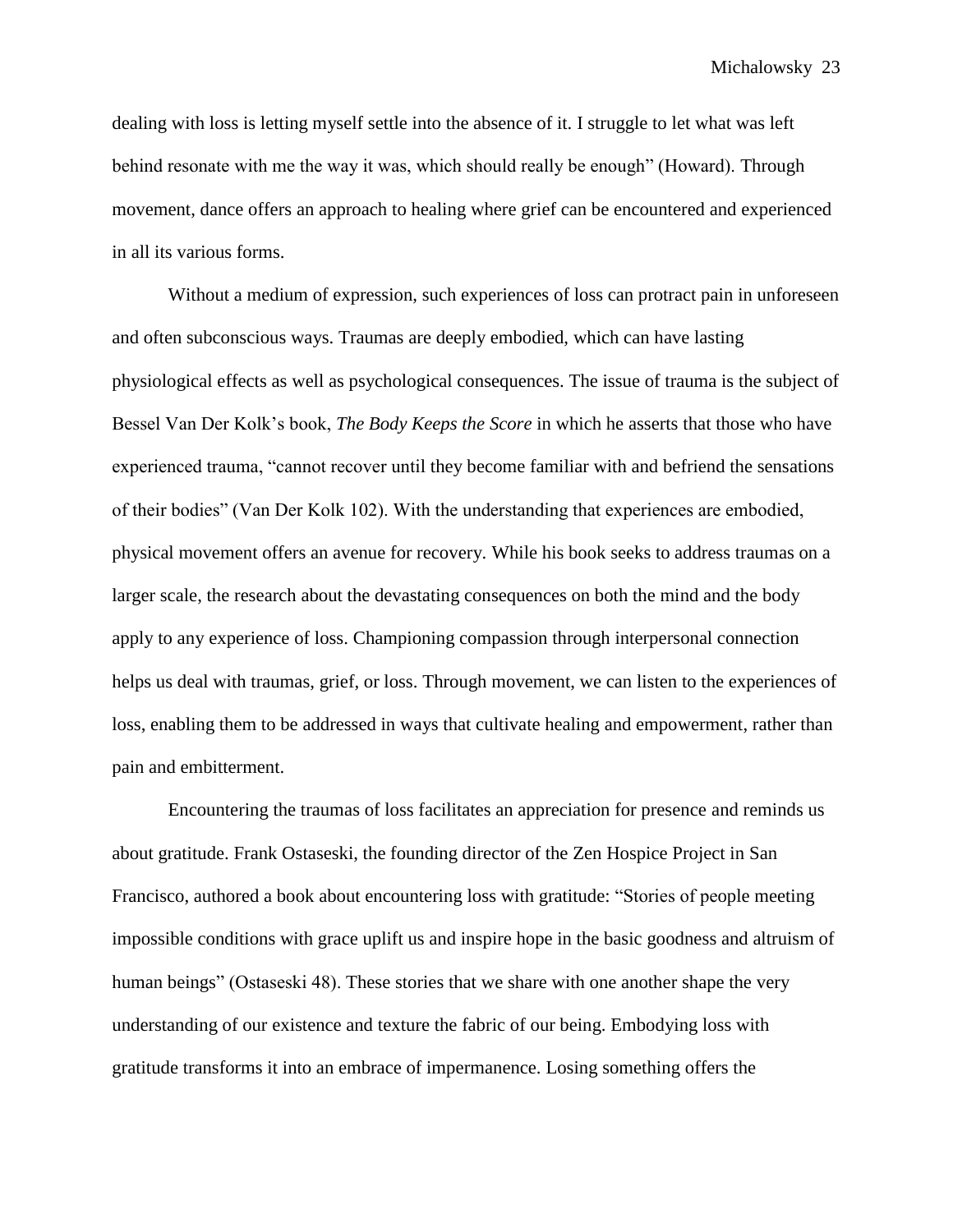opportunity to reflect on presence and contact the powerful connection of absence: "Absence and presence are sisters. The opposite of presence is not absence, the opposite of presence is vacancy. Vacancy is a void, a space which is hungrily empty, whereas absence is a space of spatial emptiness, but there is a trail of connection toward the departed one, the lost one, the absent one. To feel absence is to feel connection with the one who has gone…The feeling of absence can create an incredible feeling of compassion" (Nurrie Stearns). With gratitude, linked to compassion, impermanence becomes a beacon of absence that connects us to the people who change the journey of our lives.

> "It's turning the thunder into grace, knowing sometimes the break in your heart is like the hole in the flute. Sometimes it's the place where the music comes through." Andrea Gibson.

> > **— — — — ° ° °**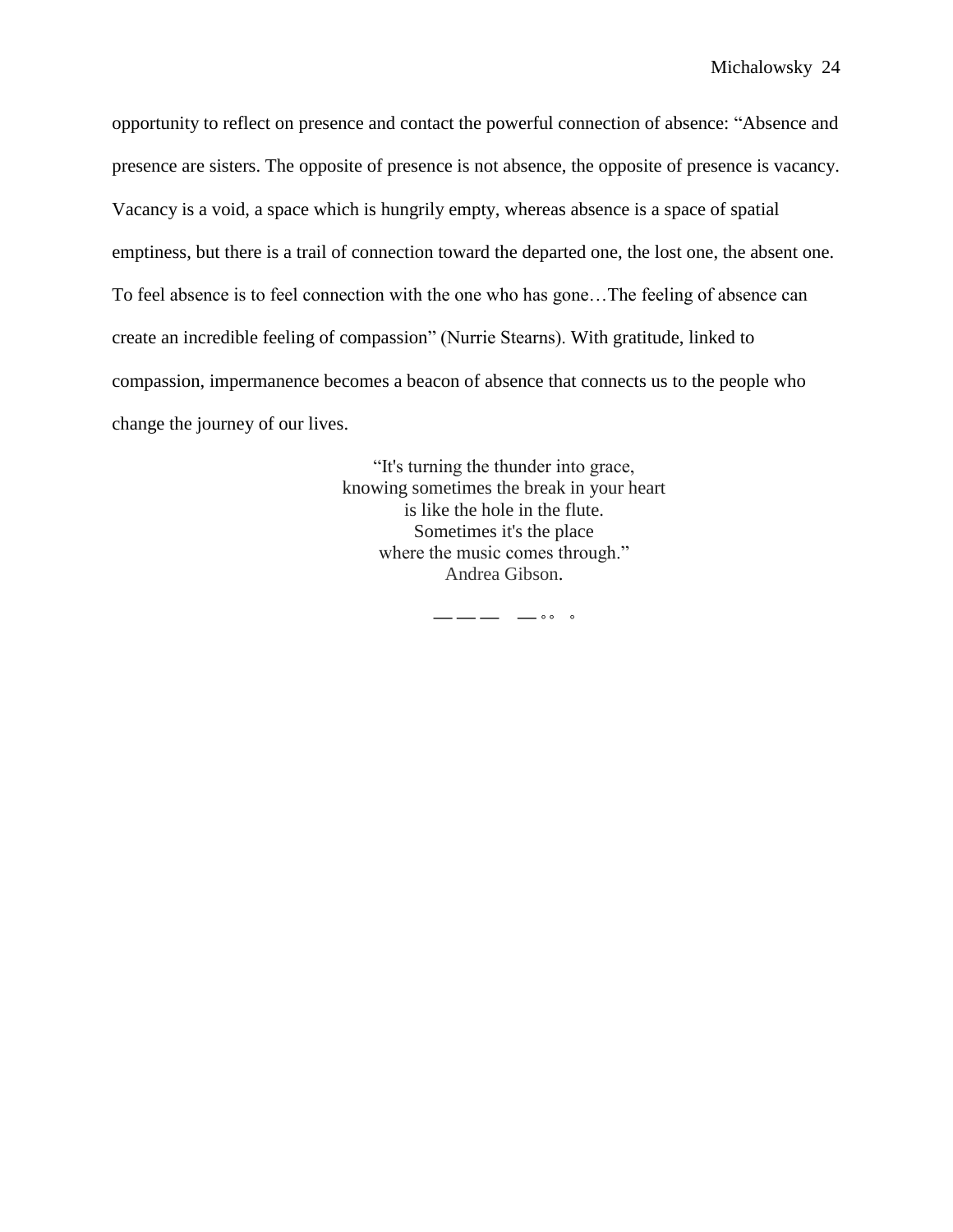# E.

#### Epode

The Third Ode: Gratitude for Spring Echo: Ode to the people we will become because of the people we have known

> "Epode, in Poetry. In the Lyric Poetry of the Greeks, the Epode is the third part, or end of the ode: their Ode, or Song, being divided into Strophe, Antistrophe, and Epode. The Epode was not confined to any precise Number, or Kind of Verses; as the Strophe and Antistrophe were… But when the Ode contain'd several Epodes, Strophes &c. they were all alike. As the Word Epode, the, properly signifies the End of the Song; and as in Odes, what they call'd the Epode, finish'd the Singing… But the signification of the Word is extended still further; Epode being become a general Name for all Kinds of little Verses that follow one or more great ones, of what Kind soever they be" (Chambers).

The Third Ode: Gratitude for Spring

Within these hills, stories of the wars. Massive. Structures. Systems of support. Rusted. Gratitude for the Eastern sun. And for the bayed sea, corroding with endless care, systems of support like suspension bridges.

Cars trespass. She stands. Litter glints. She is.

She is not trespassing.

The clouds reflect every color within, every color of the world distilled. The weight of their presence is not ominous but enlightening. A reminder of what it really means to be invisible. Weightless.

She can't see the bridge, the journey taken, the paths crossed. She can't see the structures of support. She can't see the rising sun.

But she knows they are. She is. There on the horizon and she knows she has come from herself. Exactly where she needs to be. As she is meant to be.

And. But. If. Are the directions.

(Will I ever see you again?)

Only every day. In a million different ways. Mourning comes from the end of something unending. Morning comes. Too. And today is going to be a beautiful day. And.

- V.M.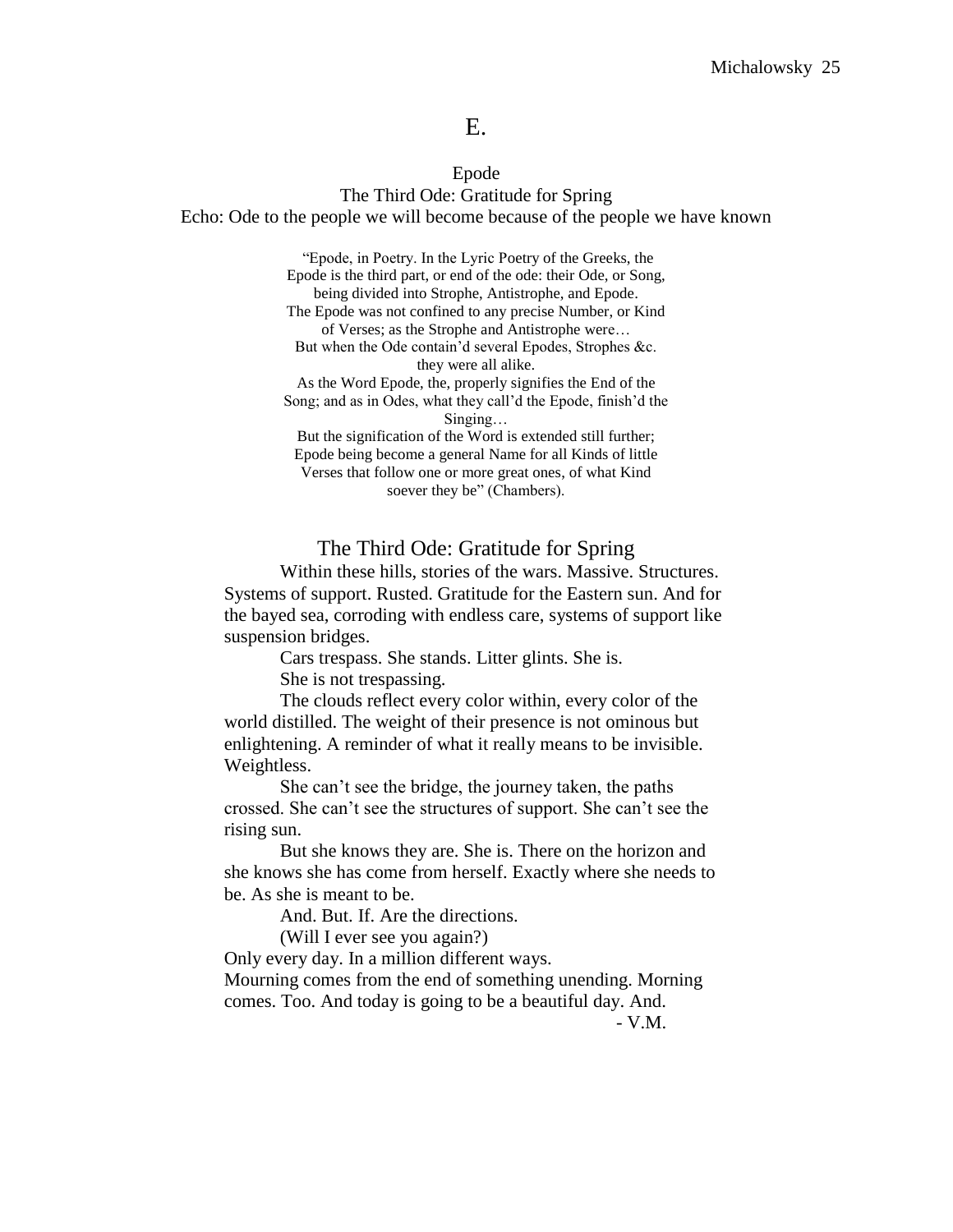#### Echo

In response to the previous stanzas of the traditional ode, the epode completes the movement. The epode accumulates what has been said to unify an ending. The echo, like the epode, returns and repeats, with each iteration dependent on the original sound as well as shaped by the container in which it is held. Within the context of this thesis, the echo is interpreted as a symbol comprising the past and resonating into the future. It exemplifies the space in which both change and continuation exist together.

When experiences resonate within our body, physical echoes are embodied through individual movements and through our contact with others. Habits and memories resonate in the ways we move and interact, connecting us with those who have shaped our world and further shaping the space in which these echoes exist. As we continue repeating habits and echoing our experiences, connections amplify or dampen certain aspects of our voice. Repeated words or actions create meaning, accentuating ideas that would otherwise fall silent without the support of collective resonance.

In my own expression there is the echo of everyone whose words have left whisper marks on my life. From strangers on a plane to best friends and family, from favorite authors to inspirational teachers, my voice echoes with their words. If mine is a vital voice it is only because of the stories they have shared with me. There are certain words I embrace into my vocabulary because they remind me of specific people; the sound of a word becomes reminiscent of that person I love. The same applies to habits and movement. We become repositories of characteristics adopted from those we love, of those who have loved us.

> "Whether you know it or not, we leave parts of ourselves wherever we go." Simon Van Booy.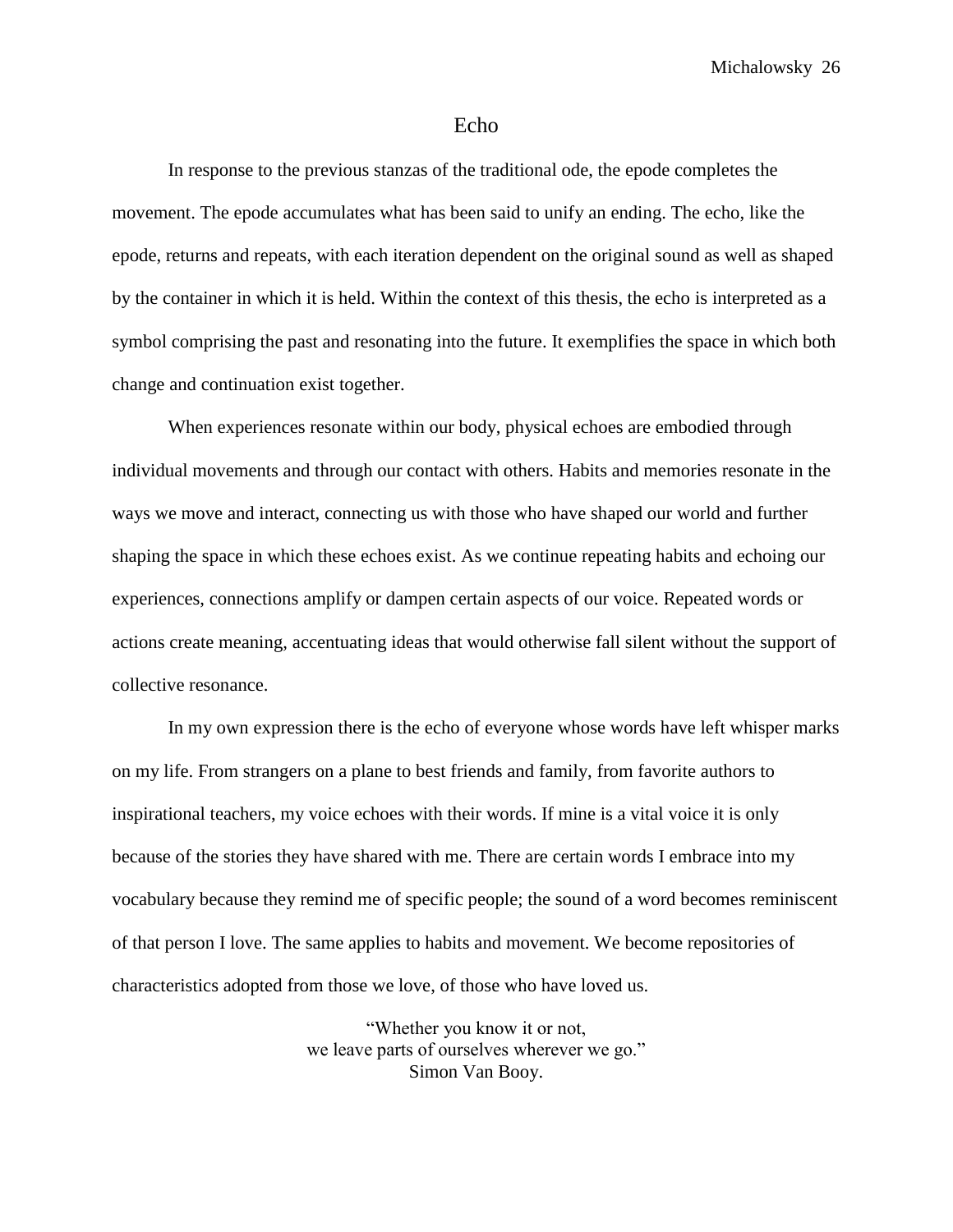#### Expressions of Continuance in the Choreographic Process

Following the structure of this paper and the way that the process itself reflects the three sections of an ode, the last section serves as a reflection of what has come before. In the rehearsal process, the first two sections were essentially finished in the first semester. The first rehearsal of the following semester after a six week break enabled us to start a new section from scratch. However, starting from scratch after having already had a semester generating movement in collaboration with one another meant that the new section was deeply influenced by and reflective of our experiences together.

In the same way that language and voice reference past experiences and previous connections, much of the choreography itself references the people and experiences that have guided me through this process. With nods to the legacy of concert dance and theatrical traditions, as well as to childhood playgrounds and daydreams, the movement collects past experiences into a collage of inspiration.

By cultivating sensitivity and awareness to the ways in which the people around us move our lives, the personal stories of each individual dancer then revealed the repository of stories that they have received from others. Inherent in their movement is a rich inherited history of everyone who has moved their life, in however profound ways. Especially in respect to graduation, an accumulation of the past four years of information is embodied. As a culminating expression of thanks, the finished dance, in convergence with the thesis, pays tribute to those who have led me to where I am today.

To create the effect of this physical tribute, the piece uses embodied echoes in multiple different iterations. Through repetitions and recollected habits, shadows and the reminiscence of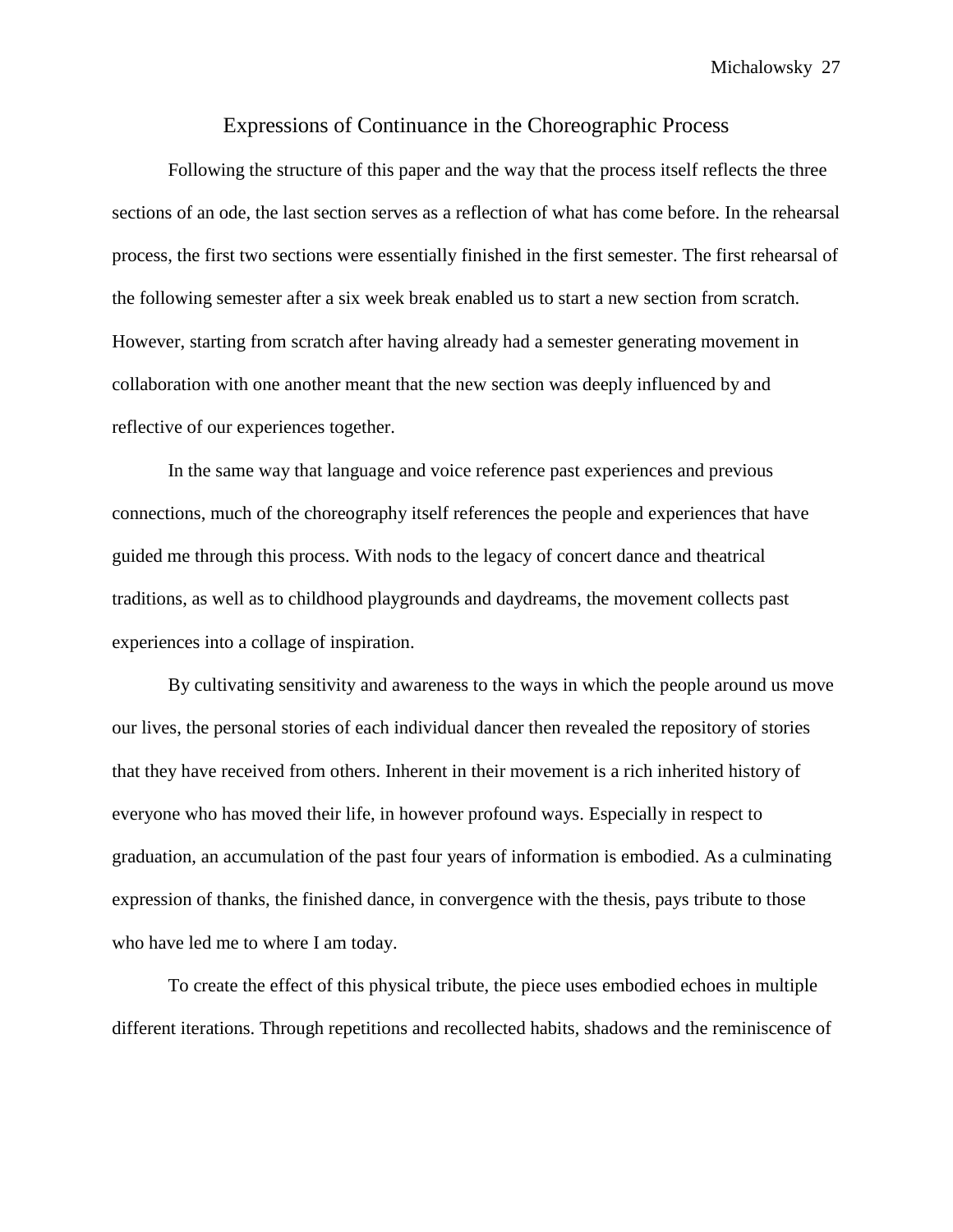past experience, the choreography pays tribute to the individuals involved and to those who informed the work even in the absence of their physical presence.

By using repetition, the work captures how the things that influence us continue to reappear in our lives in various iterations. The people, relationships, experiences, and ideas that we encounter create a lasting effect, changing how we see the world or which path we take to move forward. The opening shape, for example, is repeated three times throughout the piece, but the systems of support change or are changed by the shape in each variation. Another example of repetition is found in the shadowed gesture phrase, where two soloists abstract shadow puppets. Later on, these same dancers come together to create a duet with the same movement, repeated but different because of the connection they make.

Playing with shadows enabled the dancers to explore the way they can affect their environment and change the visual landscape without physical manipulation. Shadows suggest indirect presence. The choice to incorporate light and shadow also related to the desire to appreciate the performance space itself. Limited in its facility and lighting options, Angelico Concert Hall is home to our performances. Having performed at this theater at least three times a year for the past three years, it seemed only suitable to include the space in the design of the choreography itself. Through the movement and the intentional manipulation of shadows, the space is appreciated and becomes part of the piece, integral to the performance.

Another choreographic device I used in order to honor past experiences was the abstraction of previous choreographic processes. Borrowing from what other dancers have taught me, I edited movements into the piece as beacons of appreciation for those who have inspired me. The signature shake of a leg or wave of an arm reference specific memories that imprint themselves on the physical narrative of the piece. Even taking movement habits from people who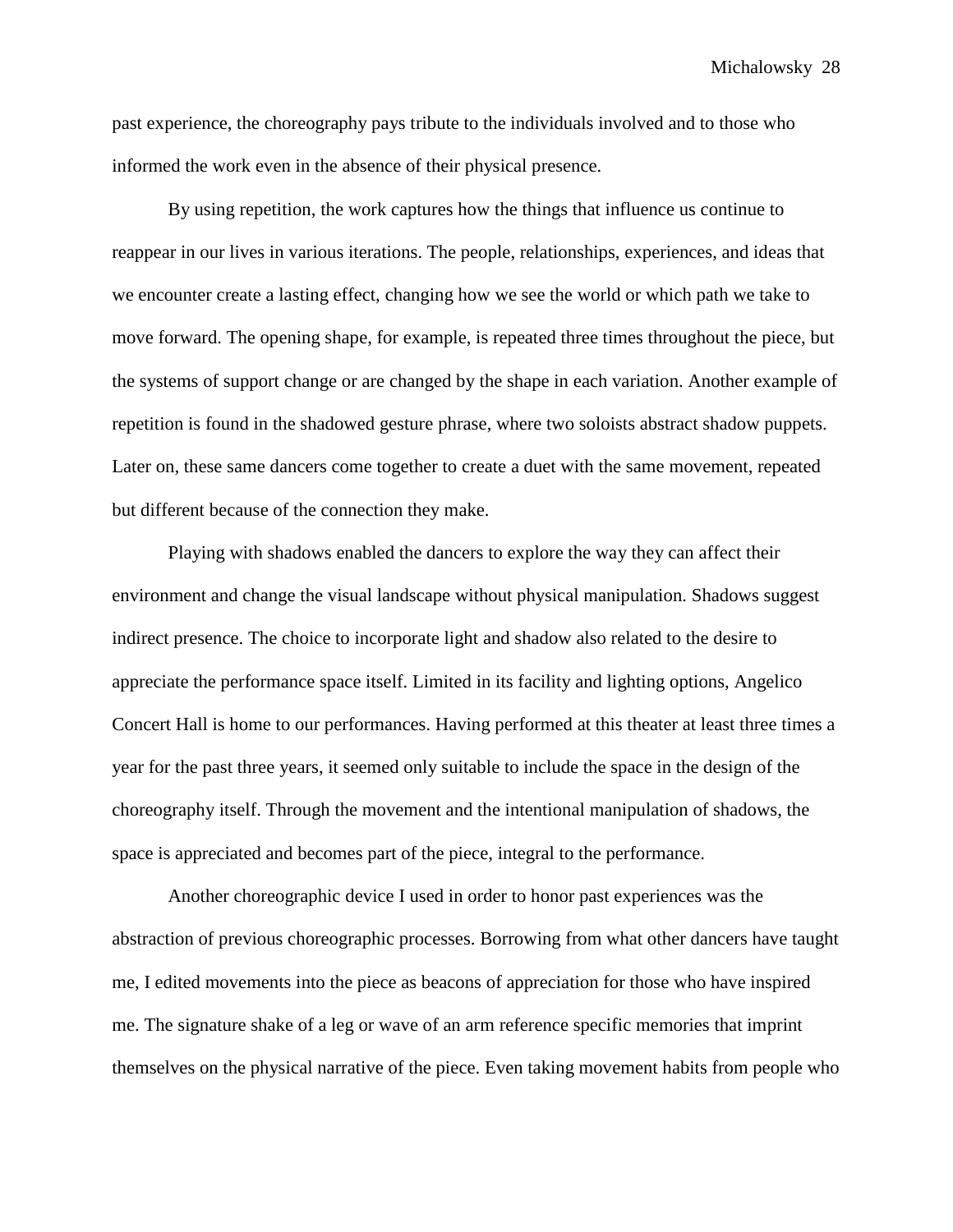are not dancers, there are gestures in the choreography that are miniature odes to my dad, my grandfather, my friends, and my cast themselves. Specific gestures mirror those of famous lineages within dance while others humbly reference the habits of a family member.

In the last section, the soundtrack transitions from instrumental to vocal, with the introduction of The Beach Boys' song, "The Warmth of the Sun." The story behind this artistic choice involves both the lyrics of the song itself and the overall emotional atmosphere of its score. The words describe an experience of love that, like the warmth of the sun, will never die. Even when night falls, the power of that love continues to offer warmth. For the accompaniment of the last section, this felt appropriate, perfectly pitched. Furthermore, it was important that this study of love and losing did not dwell on sadness. Instead, the experience of relationships, through the process of introductions, intimacy, and absence, is ultimately a tender ode to one another. Finishing the piece with the Beach Boys' song, with its wistful harmonies, celebrates the lasting joys that remain with us even after encountering loss.

In the last seconds of the dance, a dancer repeats a movement from the previous section. With arms spread wide, Sierra leans her weight forward and falls into the arms of the other three dancers. Where previously no one had been there to catch her, she is now suspended in an embrace. Gradually, each of the other dancers walks away, leaving her alone but supported.

The final image of the dance shows Sierra with arms raised in the memory of an embrace. She is still, standing strong on her own two feet. Her strength comes from the systems of support that developed throughout the dance, so that even in the physical absence of the others, she now embodies the stories of their shared experiences. To understand structures of support without seeing their presence offers us a bridge that connects our loss to the resilience of our love. John O'Donohoe describes this in his interview about spirituality, compassion, and absence: "In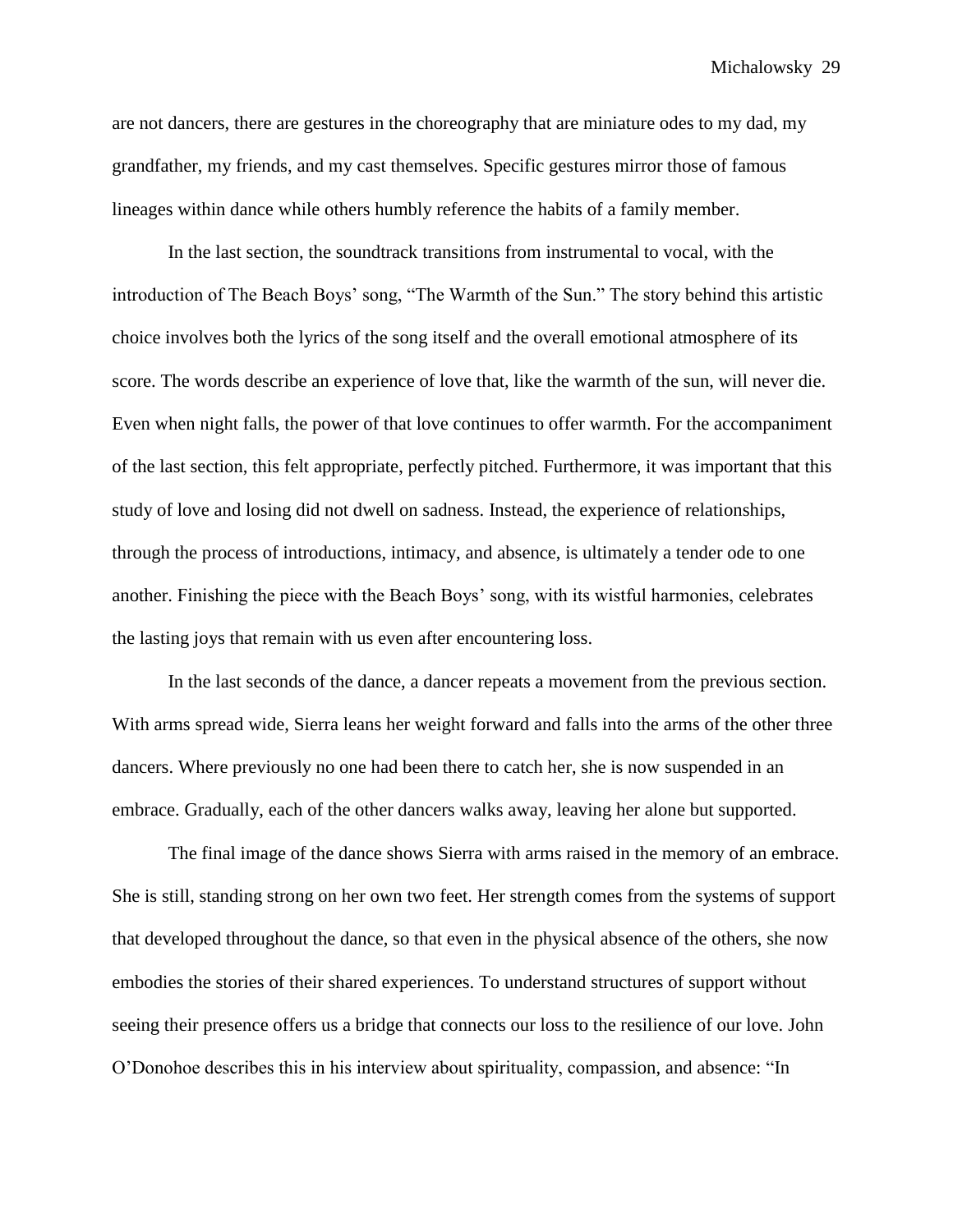coming into the gift and grace of friendship, you enter into your own fullest completion. …The visible presence of the body is the sign of the invisible presence of the eternal, the divine. One of the fascinating tasks in every human life is to engage and experience oneself as a unity" (Nurrie Stearns). The movement of this dance follows a trajectory in pursuit of this unity that, even in the face of loss, generates a strong connectivity within the community.

Sierra is left on the stage alone, an embodiment of grace. Rather than depicting the hostile indifference of vacancy, the physical loss at the end reflects the compassionate absence that unites an individual with an infinite network of interconnected histories.

# A Note on Resilience and Healing

Before exploring the ways that dance can act as a pathway to resilience, it is important to understand the contexts and limitations of resilience. As a way to champion perseverance without normalizing pain in moments of loss, resilience can provide vital strength and coping mechanisms; however, when taken too far, hedging behind resilience threatens to desensitize us to proactively responding to issues that matter. Resilience must be applied with care and awareness so that it does not defer to suffering and inhibit progress. In its best form, resilience forges a way forward with grace and strength.

When attention is invested in our attendance to the world and support for each other, the resilience of the body and mind gains the strength to facilitate healing. Dance is the capacity to engage attention; movement has the power to refocus energy during times of crisis. In her studies of dance and movement practice, Kimerer LaMothe observes how dance can transform obstacles into valuable and generative parts of our very selves: "It is when we are forced to respond to obstacles and challenges, disappointments and fears, that we do the kind of singular work that resonates with universal meaning. The moves we make make us into people who can. No loss is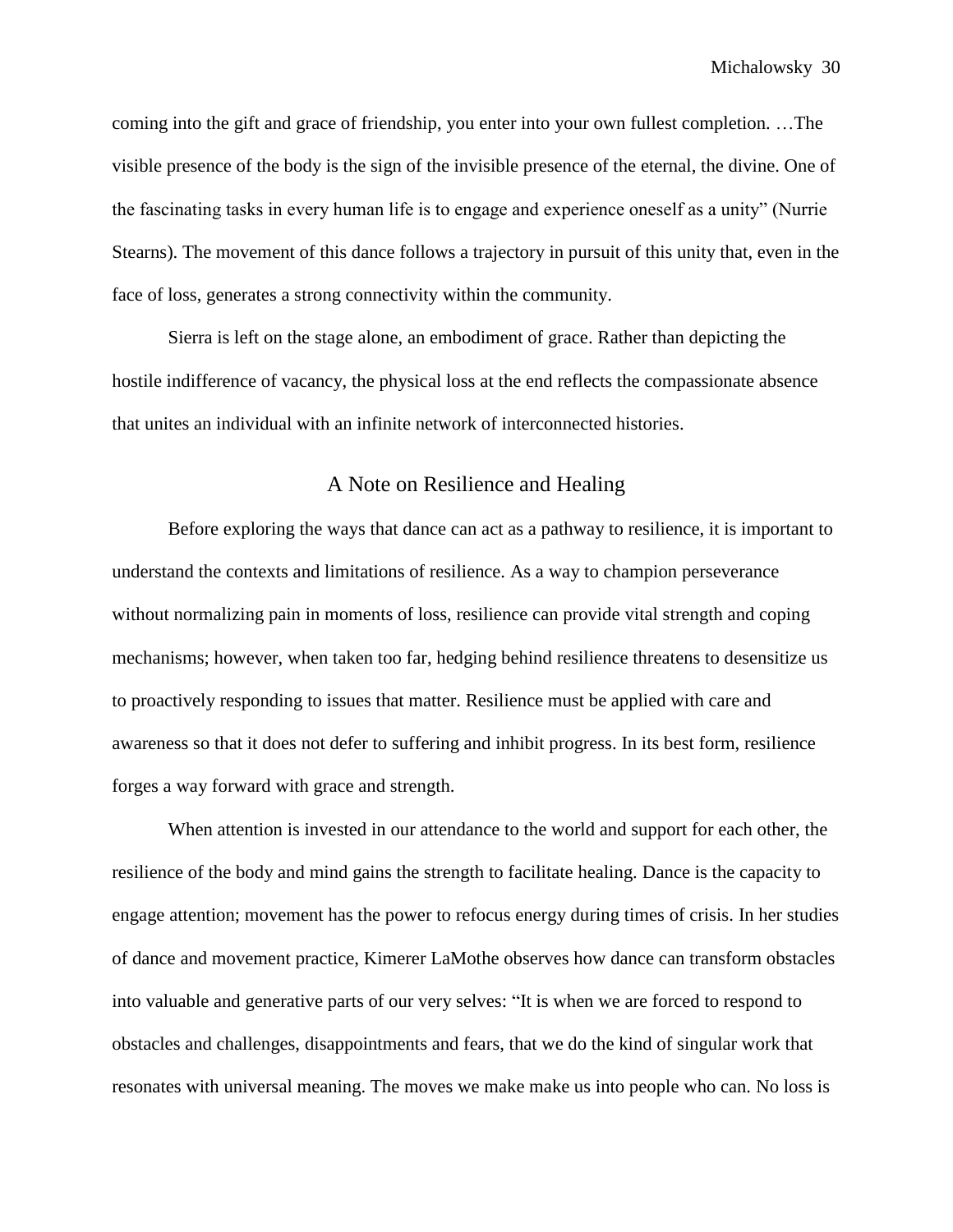simply a loss when we create through it" (LaMothe). Creating through loss is a generative opportunity of grace and healing. Emphasizing the power of absence enables us to reframe our understanding of presence, so that loss becomes a source of strength that continues to guide us into the future.

The process of recovery in pursuit of resilience inevitably takes both time and the ability to identify vulnerabilities. David Whyte writes that "our choice is to inhabit vulnerability as generous citizens of loss, robustly and fully" (Whyte). The very physical practice of dance is a choice to trust the body and they very essence of presence. In doing so, an awareness grows identified and embraces vulnerabilities, enabling the innate intelligence of the body to recover and rejuvenate itself: "Bodies are constantly healing. Constantly regenerating" (LaMothe). Dancing with partners requires further vulnerability, leaning into the weight at each point of contact and letting connections develop between people. This empowering process reveals our internal resource of untapped resilience.

Through my experience as a dancer, I have intimately experienced how attending to the beauty of movement and the healing processes of the body create a foundation of resiliency in the face of change or loss. In his research about grateful coping, Emmons explains how this process offers strength in the face of adversity, a means to cope in the face of loss: "In the face of brokenness, gratitude has the power to heal. In the face of despair, gratitude has the power to bring hope. In other words, gratitude can help us cope with hard times" (Emmons). More than coping, gratitude contributes a feeling of being full alive. Whether movement is approached as dance or undertaken as a ritual, the practice encourages healing.

The study of healing through dance is the focus of Anna Halprin's Tamalpa Institute in the hills of Northern California. Since the 1930s, when she participated as an active voice in the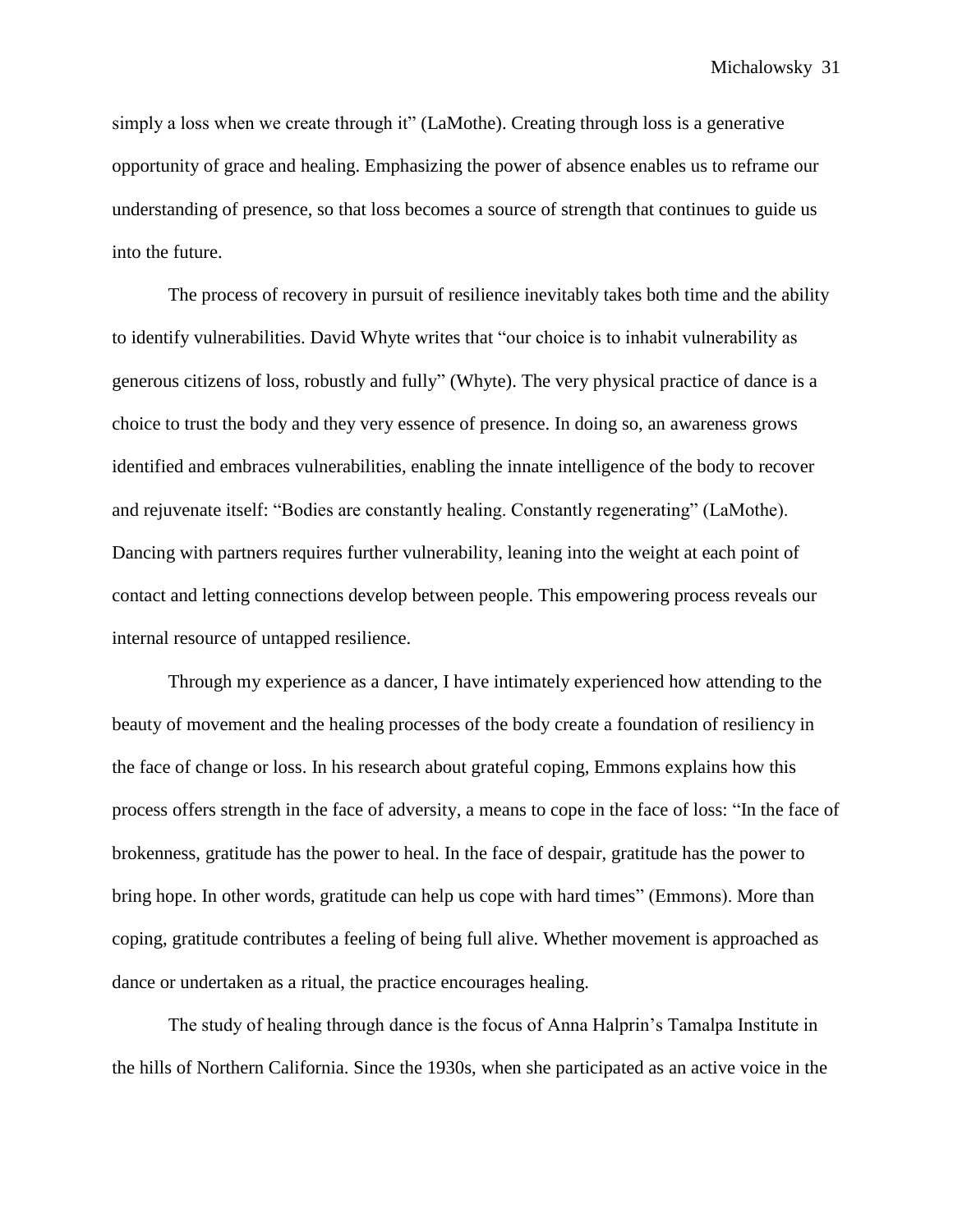postmodern dance movement, Anna Halprin continues to explore the transformative nature of dance. Through cancer and illness, through encounters with death and the loss of loved ones, Halprin teaches movement as an avenue of healing. In a workshop I attended at her Tamalpa Institute, I encountered the timeless power of movement to connect us with others, even in the lack of their physical presence. Engaging in a transformative ritual together, the community offered an intense experience of healing. That experience exemplified what Rowan had observed during the rehearsal process: "When someone passes they almost become more alive because we are reminded in our souls of what it felt to be touched by them. You evaluate your time with them, and they put a little mark on you, they build further upon your essence" (Williams). In the movement practice at the Tamalpa Institute, physicalized expressions of gratitude offered me an opportunity to connect with those who have passed and to recognize the mark that remains alive within myself. To encourage the embodiment of sensations, whether they be grief or gratitude, enables us to feel fully alive in the experiences of loss.

Because it is a universal language, dance can be practiced by anyone, not only dancers, as a grateful celebration of life. In this way, dance can saturate our culture with resiliency, focusing our attention and giving us the strength to move forward as we continue to explore the empowering possibilities of movement. The embodiment of feeling, surrendering the body to whatever emotions may arise, invites the experience of loss to find a voice of expression.

Art, and especially embodied movement, has the power to turn the collective spirit toward the generation and practice of grace. In attending to artistic pursuits and committing to the embodiment of movement, practicing dance encourages our humanity to flourish in the cultivation of resilience. The poet, Jane Hirshfield, reflects on the importance of art as an avenue of resilience: "In this spirit, poetry itself is an instrument of resilience, reflecting life's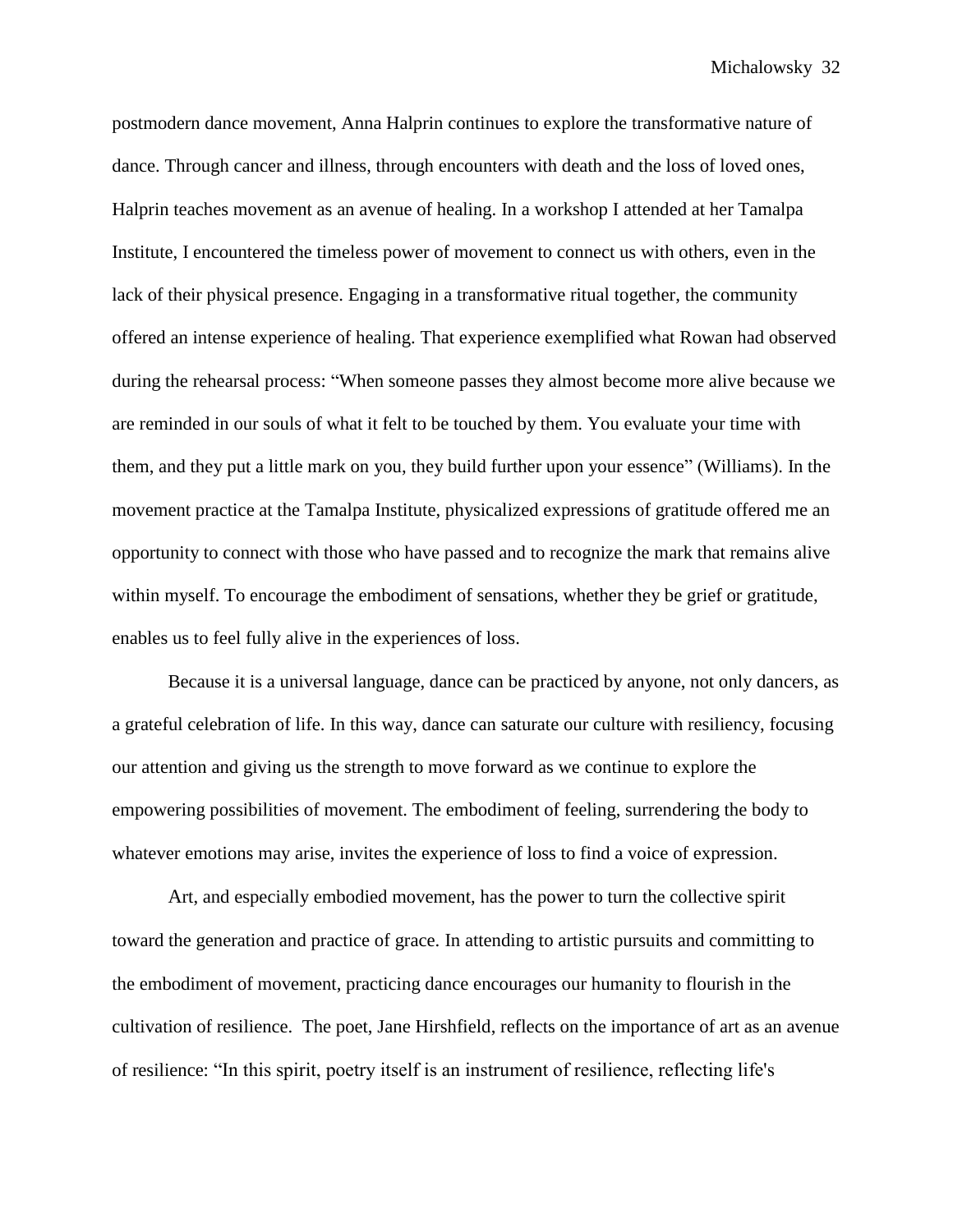continuing embrace of its own implausible, risky existence" (Hirschfield). Dance, in its

expression of manifest poetry, offers the same strength.

"More and more I have come to admire resilience. Not the simple resistance of a pillow, whose foam returns over and over to the same shape, but the sinuous tenacity of a tree: finding the light newly blocked on one side, it turns in another. A blind intelligence, true. But out of such persistence arose turtles, rivers, mitochondria, figs -- all this resinous, unretractable earth" Jane Hirschfield.

**— — — — ° ° °**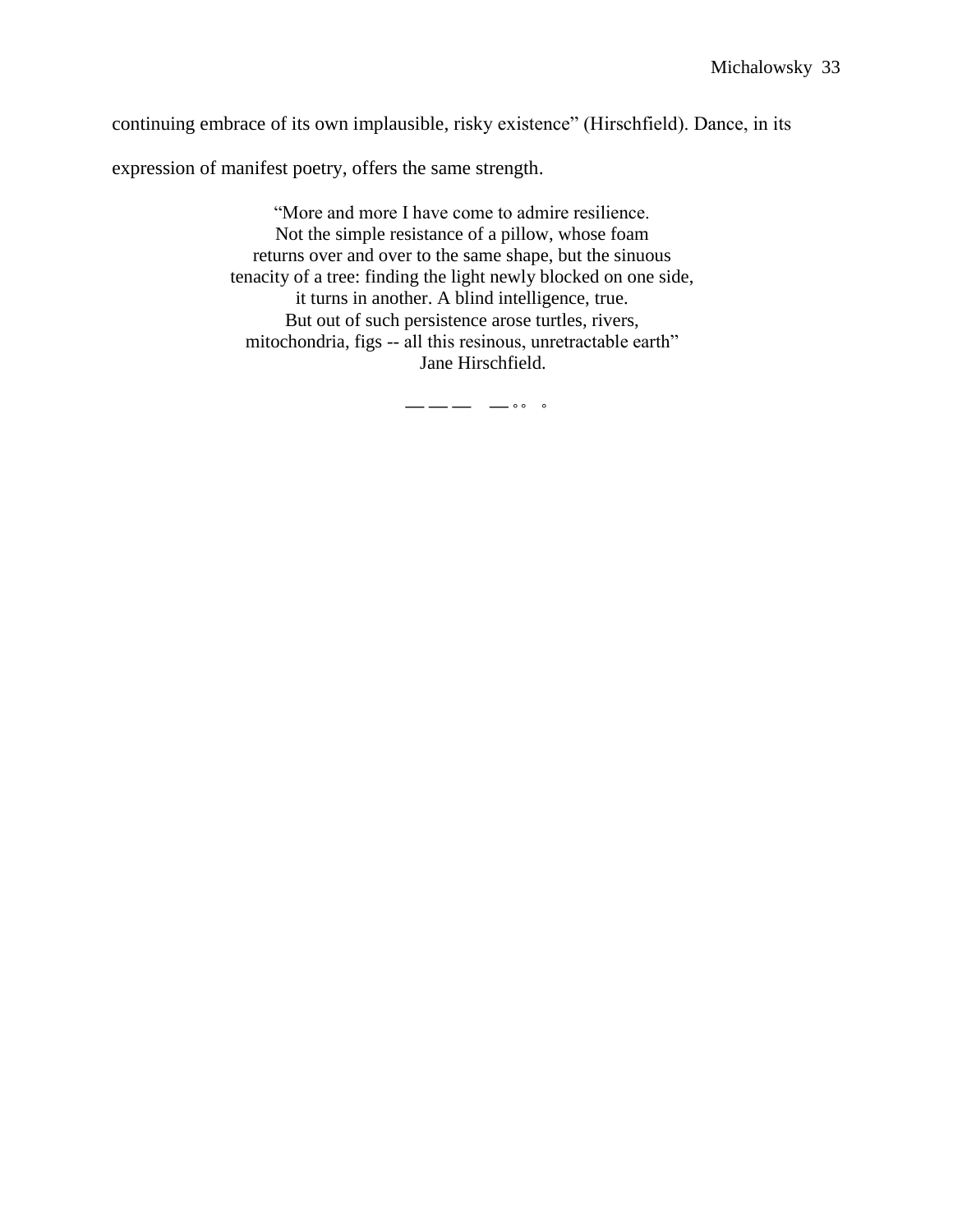## And the Ellipsis

… Ode to endings and continuance

"Ellipses (leaving out, defect) is the suppression of a word or of several words of minor importance to the logical expression of the thought, but necessary to the construction. Ellipsis gives brevity, force, and liveliness; it is usually readily to be supplied, often unconscious, and appears especially in common phrases, constructions, and expressions of popular speech" (Smyth).

Common usage rules for punctuation debate the correct format and proper use of the ellipsis. Whether typed with three period points or the shortcut colon key, with or without spaces between, or followed by a fourth period to finish a sentence, an ellipsis indicates embedded meaning. These three dots can be inserted into text to represent any number of editorial signals: "Traditionally, an ellipsis indicates an omission of words. It means there's something missing here. In a way, the ellipsis is nudging you to fill in the blank by entering your own words" (Saito).

The three dots between each word of the title and between each initial of O.D.E. become the ellipses at the end of sentence, the pauses between, the continuance of the echo. Even in the silences, there is substance in what is unsaid; in the stillness, there is depth in whatever remains unmoved. At the end, there is an implied closure and finality; however, nothing ever really finishes. Taking into account the contextualized meanings and the abstractions, the definitions and the tangents, the ellipses allows space for an interpretive ending.

> "It'll be all right in the end'... 'It doesn't feel all right' ... 'That's because it's not the end.'" David Mitchell.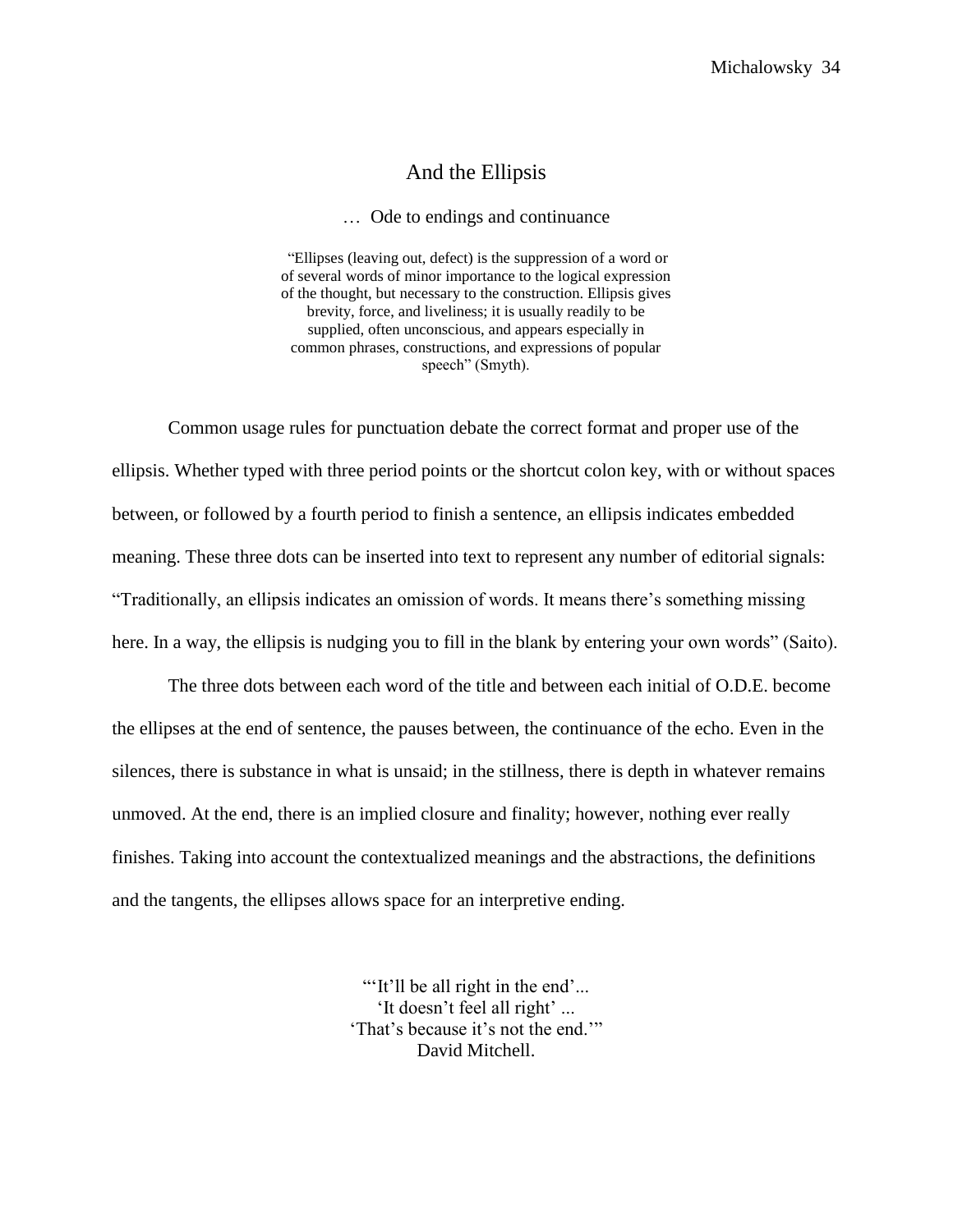#### A Note on the End of the Choreographic Process

After a year of working with a cast to develop movement and present a finished piece of dance in front of an audience, the process finally came to an end. Countless rehearsals and conversations had been shared. Hours of experimentation and play had led to happy mistakes and humble achievements. Seeing the four dancers on stage filled me with overwhelming and inspiring gratitude. In their white costumes and integrated movements, they reflected and embodied the past year of work while also paying tribute to all those who have influenced the process along the way.

Two weeks after the piece premiered at Angelico, the cast had the opportunity to perform again at the American College Dance Association in San Jose. Alongside a program where other university dance programs presented works, my cast brought this piece to life again at The Hammer Theater. While the work had been choreographed specifically for the space at Angelico, its performance in a much larger theater gave the work a chance to change, to grow, and adapt. In the different space, voices resonated differently. Amongst the different audience, the stories were shared and heard with different interpretations.

The reception recognized the work of the dancers and appreciated the poetic functions of the ode. Called a postmodern melodrama, a work of excruciating nuance, some saw it as deeply sorrowful while still others saw it as a pure expression of love. The feedback revealed a wide range of interpretations, reemphasizing the power of communication to convey a multitude of meanings. The full depth of detail behind every movement and each artistic choice might not appear to the audience, or they may see their own stories reflected in different ways. Often invisible influences create the impulse in the work, embodying stories that may never be fully expressed in anything but the movement itself. This experience underscored the extensive reach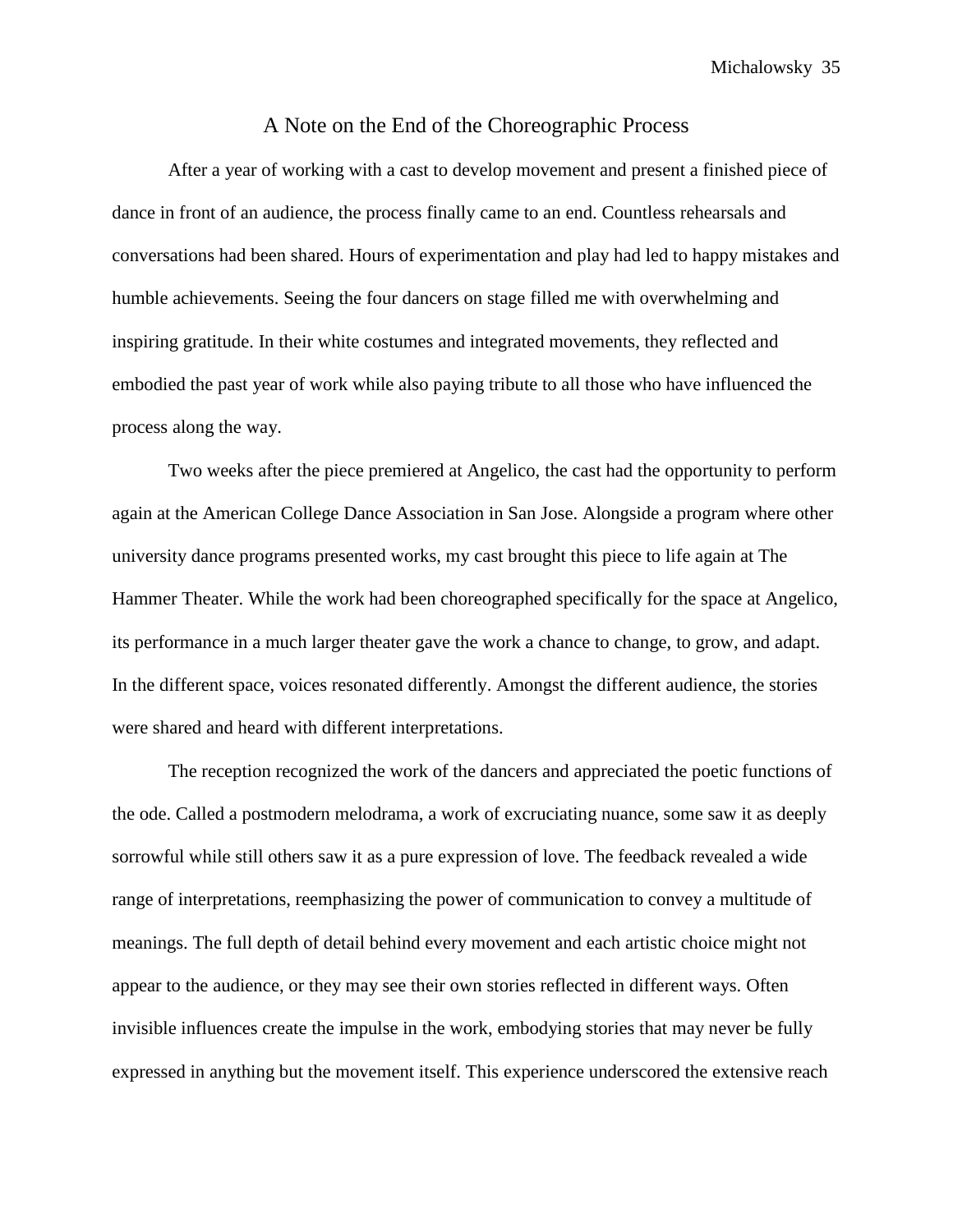of our voices, affecting others in ways we will never know and being affected by more elements than we can identify. Reflecting on the process after it is over offers more insight into the ways the experience influenced me and the people around me.

After the last performance of the piece, there remained a profound feeling of gratitude. Even though the dance itself was fleeting, its impermanence offers a reminder about the difference between last and lasting. "There is a possibility of loss but the essence of someone or something lives on forever" (Williams). As the dancers walked off the stage for the last time, the emptiness of the stage was eclipsed by the fullness of something else, something that will last, something beyond words that exists in the space between people. The end was a relief, in the artist's sense of the term: the experience created an imprint on those individuals whose life it touched.

Reminiscing about Oscar Wilde, whose work offered so much inspiration at the onset of the rehearsal process, I felt that the piece had lived through a lifecycle of growth, loss, decay, and continuance: "It has an independent life … the only history that it preserves is the history of its own progress" (Wilde). In its life, the piece had created a space for the expression of gratitude and the exploration of change, reflecting past experiences and the heartening unity of the cast. It served as an ode, completely invested in expressing thanks to those involved, both present and absent. Even as the cast dispersed and the piece becomes another story of our collective past, we maintain the shared experience that unites us and changes the trajectory of our future, however slight or profound that change may be. To the dancers and for the integrity of their work, I will be more grateful than words could say.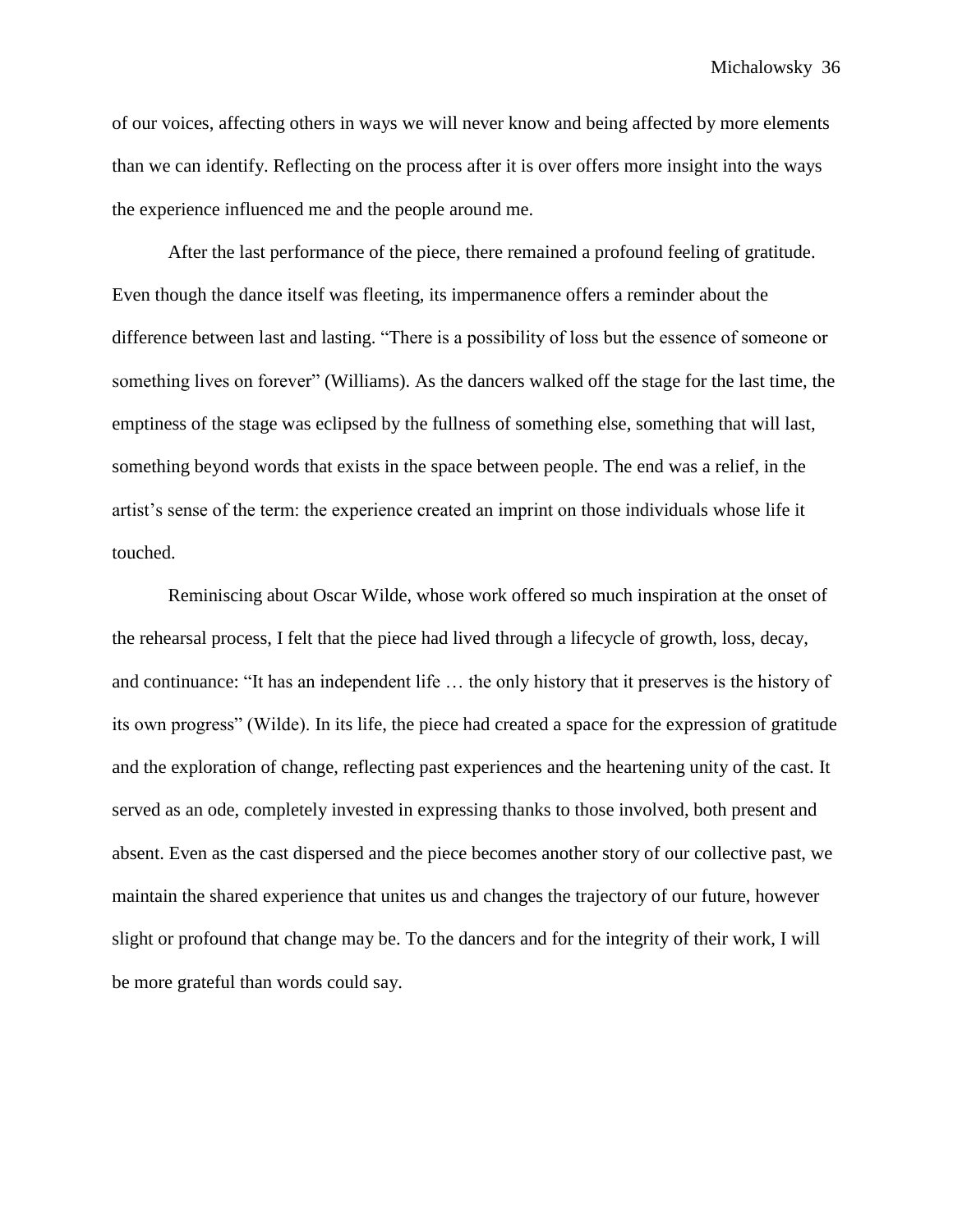#### A Story about Grace and Gratitude

To end this ode, there is one more story to share. To start this story, I should go back to the night of September  $21<sup>st</sup>$ , the night of our senior solo concert. Floating on the cumulative energy of my class, I felt my heart expand as gratitude replaced the air in my lungs. In "What to Remember When Waking," David Whyte writes, "To be human is to become visible while carrying what is hidden as a gift to others" (Whyte). The dancers on stage presented wordless gifts, communicated through movement. Watching each dancer perform, I was acutely aware of being in the presence of people who had and would continue to profoundly change my life.

When I stepped onto the stage to dance my own solo, becoming visible in front of the audience, I felt an invisible gift, the presence of grace. That night, I danced with gratitude for those I had just seen perform and with the love for those I could not see but who continued to inspire me nevertheless.

After I came off stage, I received the message that one of my friends from high school had just lost her life to cancer. Hearing this news both took my breath away and reminded me to be grateful for every breath. In retrospect, I think the solo was for her, a hidden gift. Without knowing it, I danced for Rachel. I know it cannot change anything, but I have to believe that some of the grace I felt on stage was because of her, it was for her. The convergence of such empowering growth and such inescapable grief somehow enabled me to embody the experience with grace.

The profound power of dance exists in its ability to connect us with that grace. Not only can dance move us forward, but it can move us together. Being connected through movement offers a gift beyond words, a heartening presence that outlasts reason. Dance helps me to cultivate the bravery to love someone I cannot see and accept the love from those who are no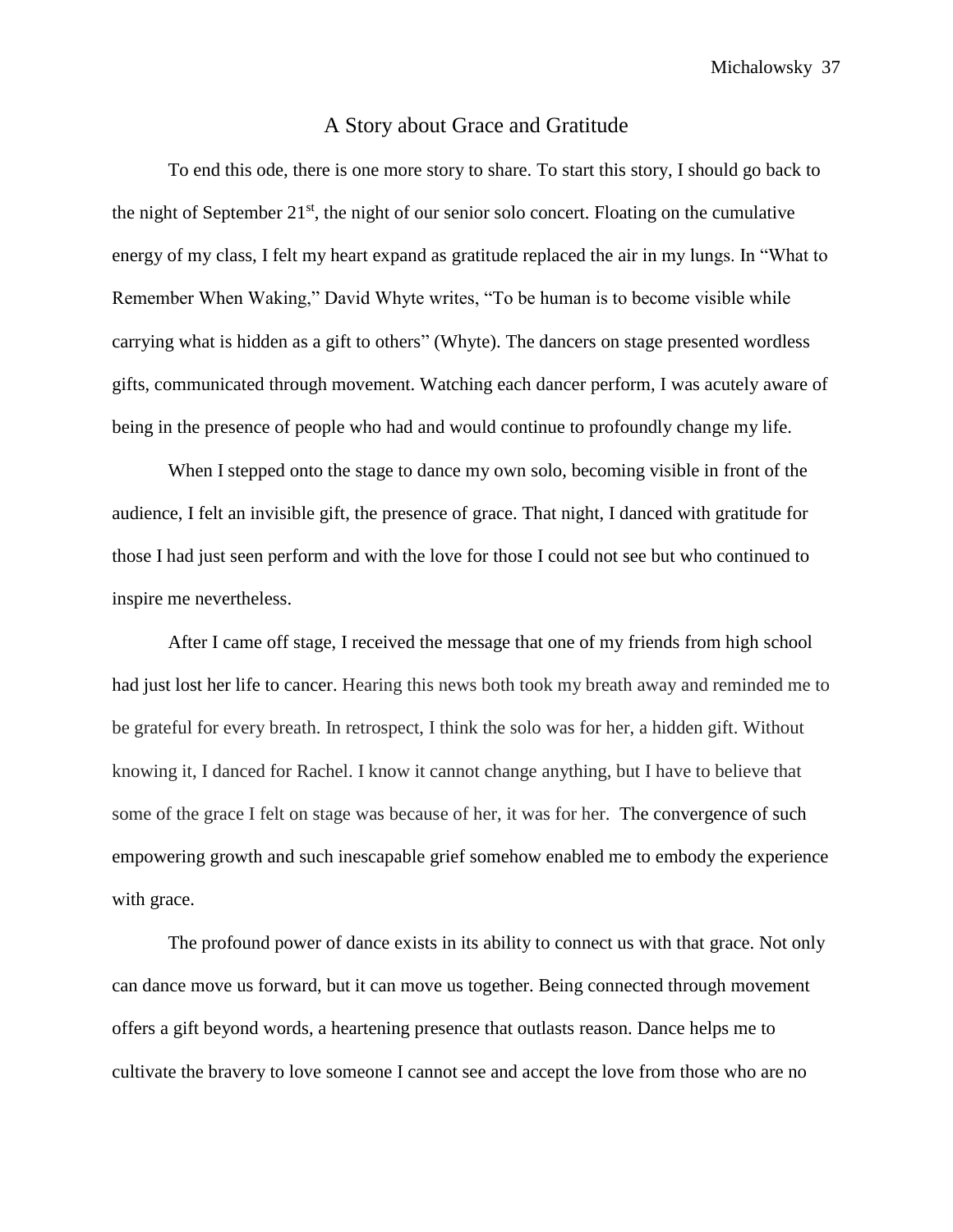longer with me. Somewhere deep within me, I had always known this: dance is one of the only ways I can imagine my father. He could see that I wanted to dance as soon as I could walk. In his last letter to me, he encouraged me to dance. He died before he ever saw me perform, but in the nineteen years that have passed since then, dance is the one thing in my life that continues to echo everyday. Dancing connects me to him and the child he had known. Hidden gifts, dancing for him, for Rachel, for the people I love who I cannot see.

The gratitude for those who have influenced my life gains magnitude, especially in relation to potential or present loss. Dance continues to offer a means of expression for that gratitude and this piece is the culminating work for the experiences of gratitude that occurred over the past year, in reference to the multitude of elements and influences that brought this year to life. "I believe that gratitude comes from a place in your soul that knows the story could have ended differently, and often does" (Lende). If any single aspect of any individual history changed, the people involved in this piece and the process we experienced together would have been different. As it was, it ended just the way it felt it should; with grace and an ongoing sense of inspiration.

People remain in our lives in different ways, where communicating with one another can take various forms and staying together can mean any number of things. "The real heroes in human life are the mainly silent, unnoticed ones who draw no attention to themselves but through their daily acts of love and gentleness and compassion keep the tissue of humane presence alive and vital" (Nurrie Stearns). Beyond everything else, after all is said and done, it is about how our lives touch each other in a million, everyday, unknown and immeasurable ways.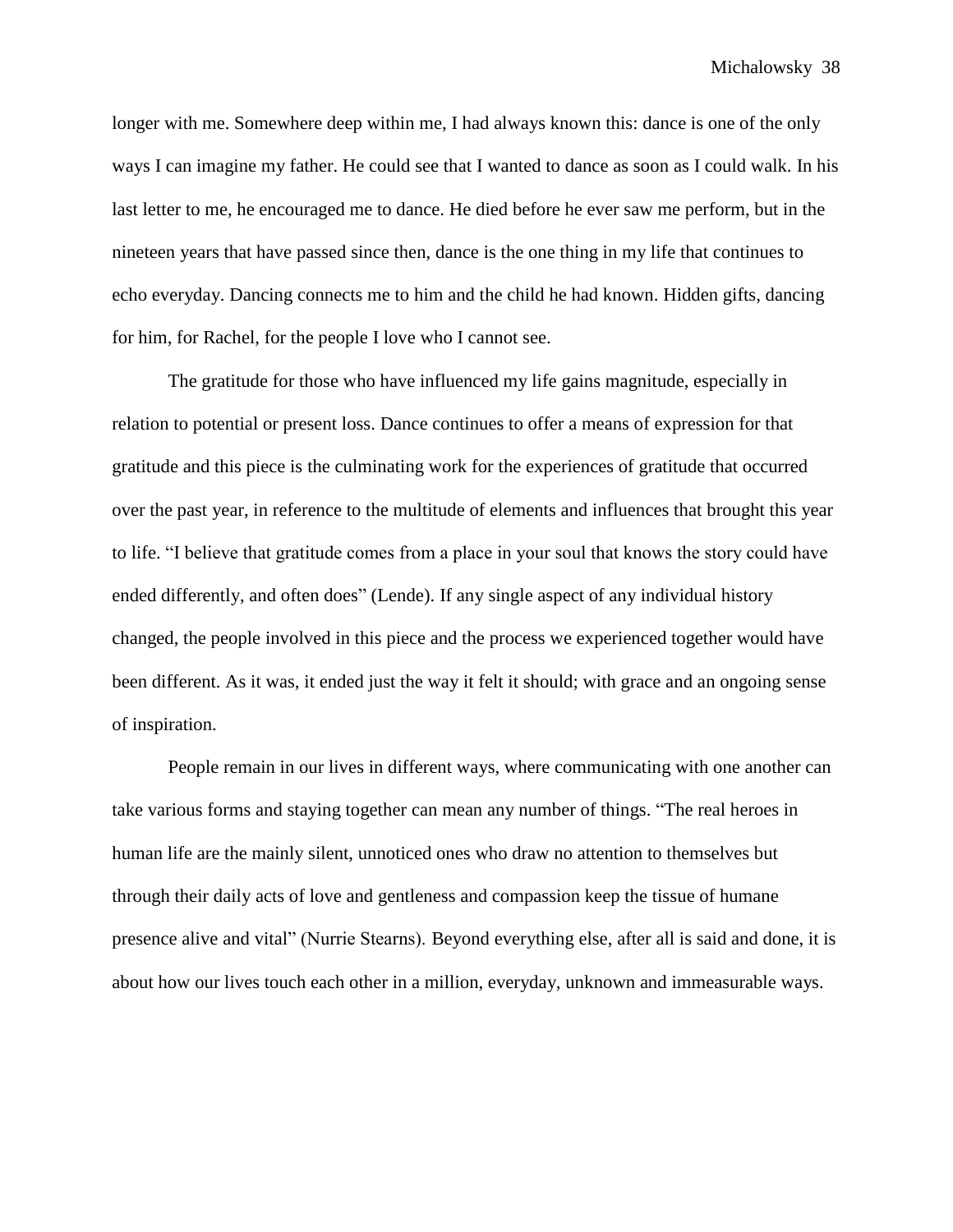"Trust yourself to know the moment when nothing else

matters but holding life gratefully in your hands."

Brian Andreas.

This was an ode to that moment. Spelling it out gives it meaning and changes its meaning, both.

Oscar. Delta. Echo. O. D. E. Ode.

**— — — — ° ° °**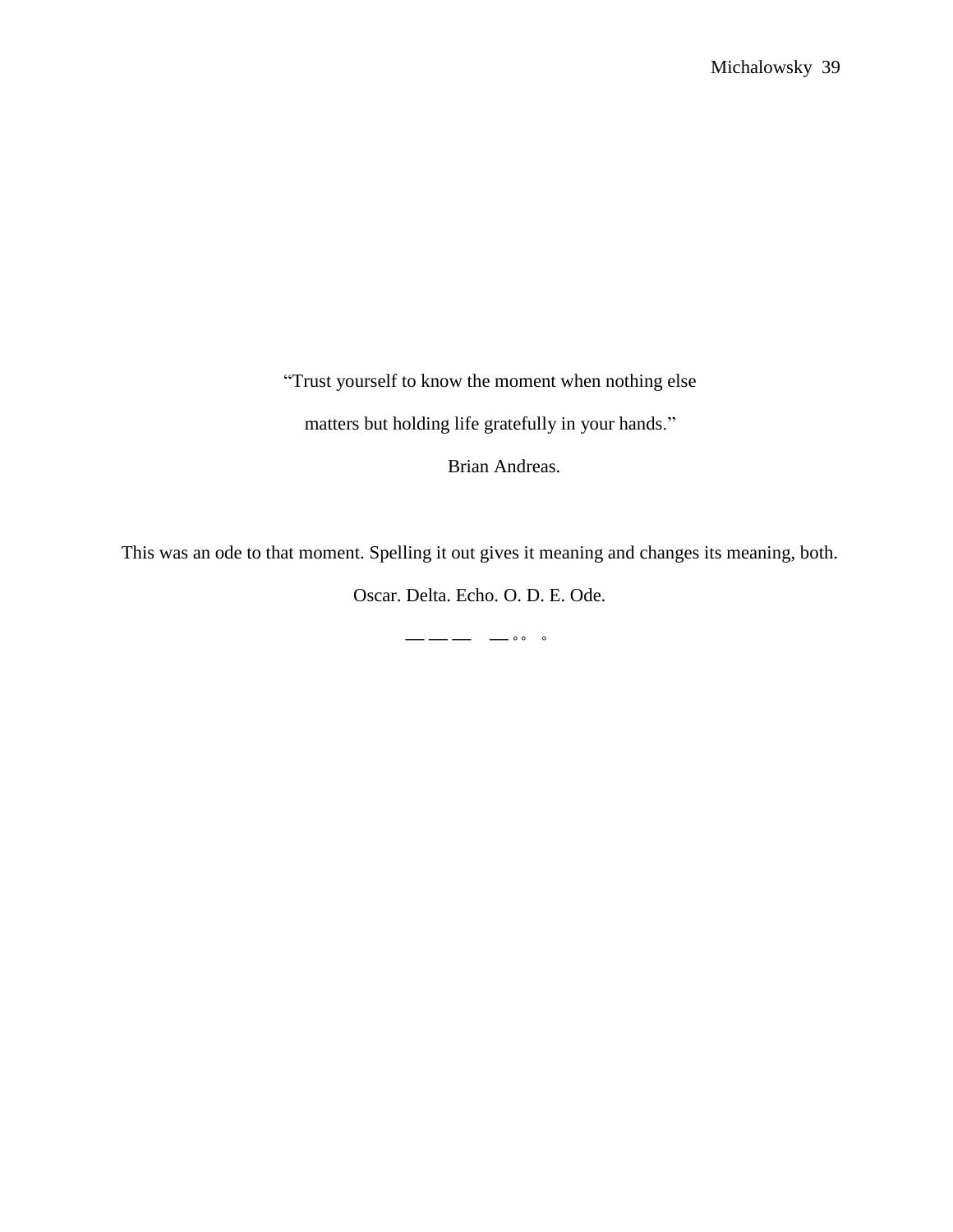#### Works Cited

- "Aesthetic Movement." *Tate*. www.tate.org.uk/art/art-terms/a/aesthetic-movement. Accessed 7 August 2018.
- Andreas, Brian. *Story People.* 2017. http://www.storypeople.com/. Accessed 23 March 2019.
- Bach, J. S. "Adagio" *Oboe Concerto in D Minor.* 1716.
- Blaylock, Nick. Personal Correspondence. 2019.
- Booy, Simon Van. *The Illusion of Separateness.* New York, NY: Harper Collins, 2013. Print.
- Burns, Christian. Personal Correspondence. 2019.
- Chambers, Ephraim. *Cyclopædia: or An Universal Dictionary of Arts and Sciences.* London, 1728. Print.
- Emmons, Robert. "How Gratitude Can Help You Through Hard Times." *Greater Good Magazine: Science-Based Insights for a meaningful life.* 13 May 2013. https://greatergood.berkeley.edu/article/item/how\_gratitude\_can\_help\_you\_through\_hard \_times. Accessed 28 February 2019.
- Gibson, Andrea. *Madness Vase.* Longbeach, CA: Write Bloody Publishing. 2011. Print.
- "Giving Thanks Can Make You Happier." *Harvard Health Publishing*, Harvard Medical School. https://www.health.harvard.edu/healthbeat/giving-thanks-can-make-you-happier. Accessed 30 January 2018.

Graedon, Alena. *The Word Exchange.* New York, NY: Doubleday Publishing, 2014. Print.

- Halprin, Anna. "Artist's Statement." Anna Halprin, 2016. https://www.annahalprin.org/artiststatement. Accessed 10 March 2019.
- Hirschfield, Jane. "Poet's Choice: Optimism." Washington Post. 20 September 2009. Web. http://www.washingtonpost.com/wp-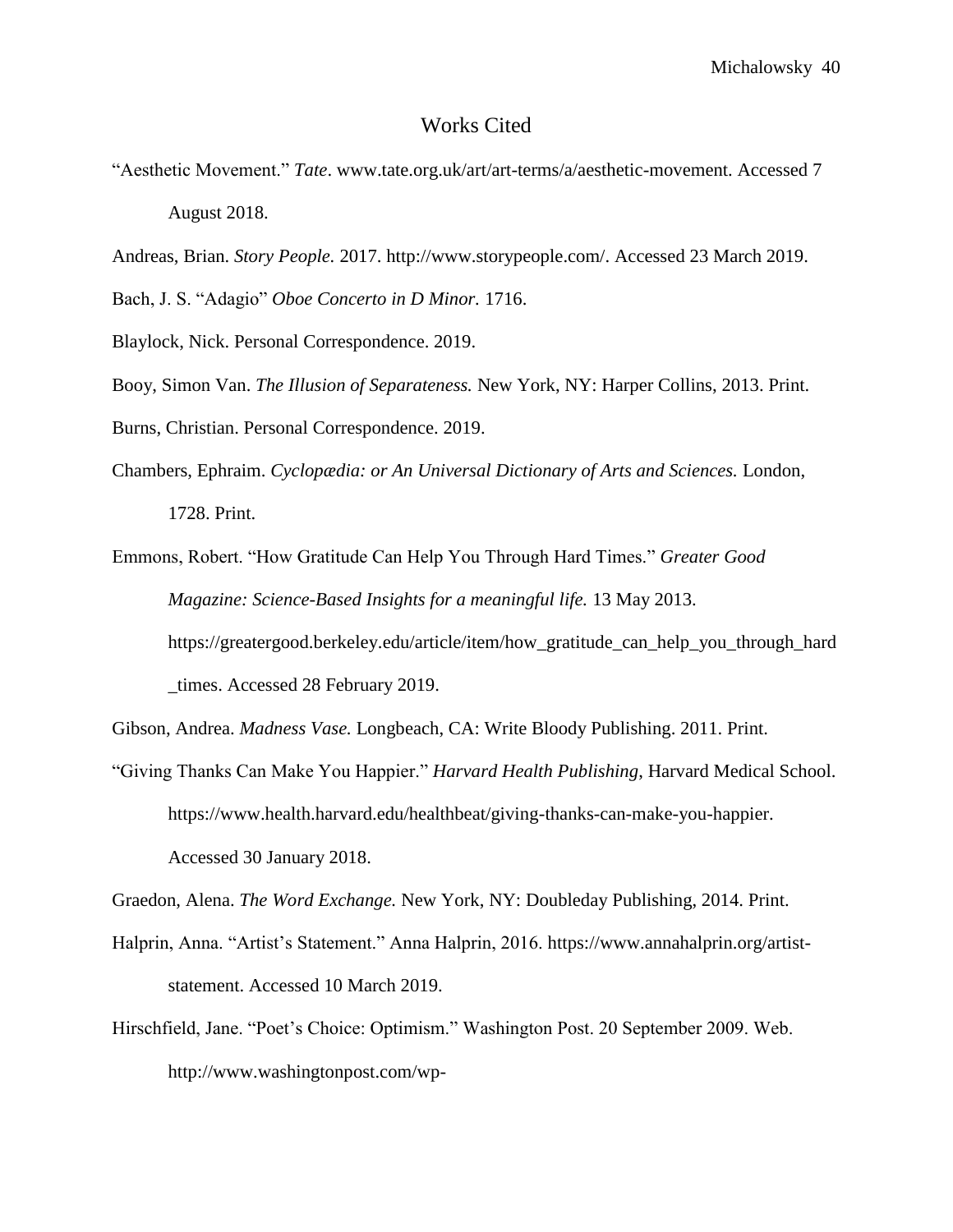dyn/content/article/2009/09/18/AR2009091801307.html?noredirect=on. Accessed 28 January 2019.

Howard, Kennedy. Personal Correspondence. 2019.

Jewell, Keith. Personal Correspondence. 2019.

Kahal, Irving and Sammy Fain. "I'll Be Seeing You." 1938.

- Kasmirli, Maria. "What We Say versus What We Mean: what is conversational implicature?" *Aeon.* 20 April 2018. https://aeon.co/ideas/what-we-say-vs-what-we-mean-what-isconversational-implicature. Accessed 9 October 2019.
- LaMothe, Kimerer. "For Young Artists Of All Ages. How to Keep Creating No Matter What." 30 November 2012.

Lende, Heather. *Find the Good.* Algonquin Books of Chapel Hill, 2015. Print.

Love, Michael and Brian Wilson. "The Warmth of the Sun," *Shut Down Volume 2.* The Beach Boys, Western Studios. 1964.

Mendez, Gabriella. Personal Correspondence. 2019.

Mitchell, David. *Black Swan Green.* New York, NY: Random House, 2006. Print.

Nurrie Stearns, Mary. "The Presence of Compassion: An Interview with John O'Donohue." Personal Transformations. https://www.personaltransformation.com/john\_odonohue.html. Accessed 28 January

2019.

- *Oscar. Delta. Echo.* Choreography Victoria Michalowsky. Angelico Hall, San Rafael. 15 February 2019.
- "Oscar Wilde." *Poetry Foundation.* www.poetryfoundation.org/poets/oscar-wilde. Accessed 8 August 2018.